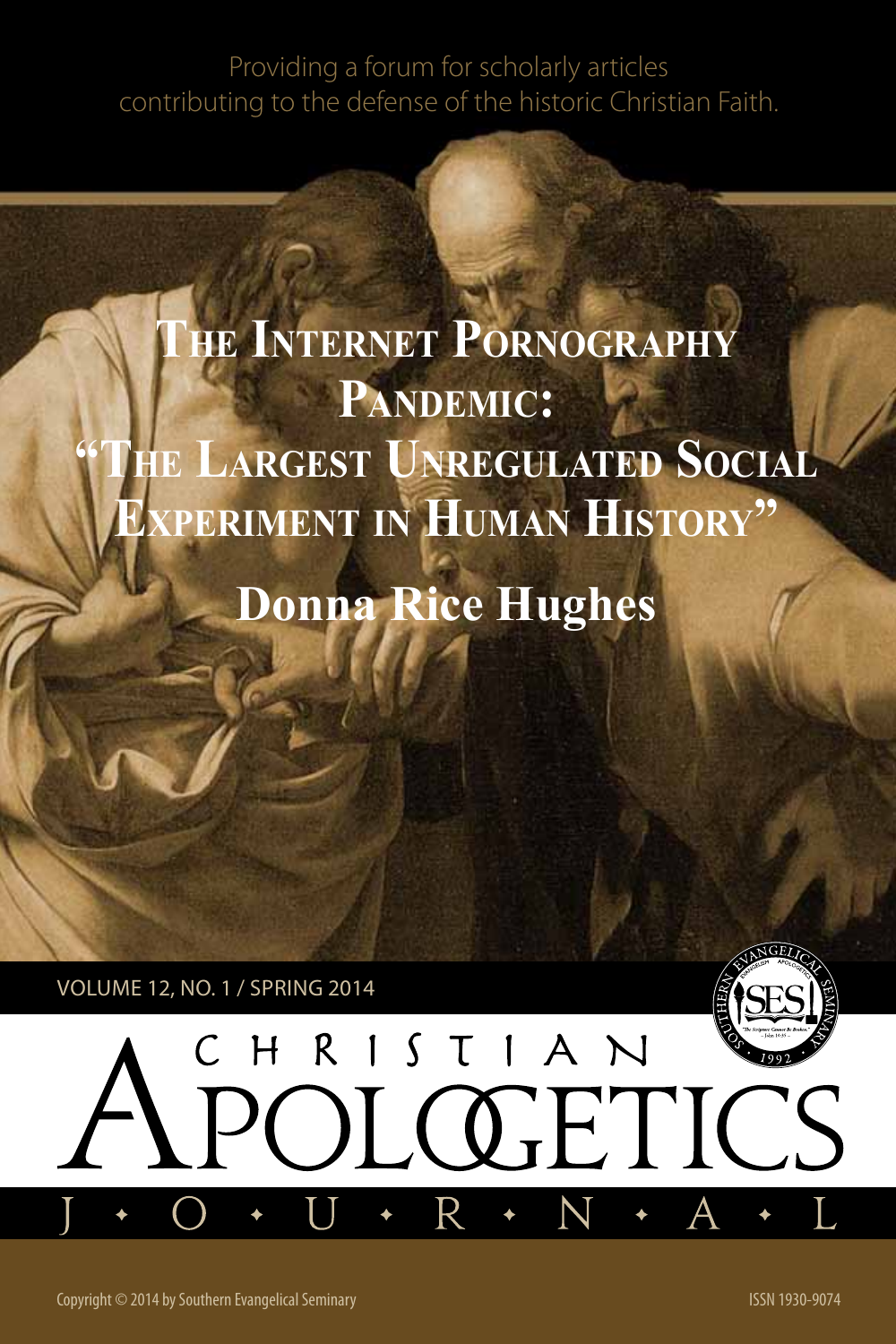*Christian Apologetics Journal*, 12:1 (Spring 2014) © 2014 Southern Evangelical Seminary

# **The Internet Pornography Pandemic: "The Largest Unregulated Social Experiment in Human History"**<sup>1</sup>

(October 27, 2014, slightly corrected and revised)

#### **Donna Rice Hughes**<sup>2</sup>

Technology is revolutionizing our lives and providing access to a wide range of valuable services. The Internet has become a powerful educational and communications tool, placing vast new worlds of

<sup>1.</sup> Michael Seto, conversation at the first meeting of the International Centre for Missing & Exploited Children's (ICMEC) Gloram Health Coalition, Zurich, Switzerland, October 10, 2012. Seto is Director of Forensic Rehabilitation Research, Royal Ottawa Health Care Group and a member of ICMEC.

<sup>2.</sup> Donna Rice Hughes is an author, speaker, and Executive Producer and host of the Emmy award –winning Internet Safety 101 3–Part TV series on PBS. She served on the Child Online Protection Commission and the Attorney General Technology Task Force. Any mention in this article of Enough Is Enough, EIE, its Internet Safety 101 Program, or its mission is strictly informational and not for promotional purposes. The author is a practicing Christian, and some of the arguments made in this article reflect her faith. These arguments are made by the author in her individual and personal capacity and should not be attributed to, nor do they necessarily reflect the views of Enough Is Enough.

*Donna Rice Hughes is the President and CEO of Enough Is Enough (EIE), a secular, not–for–profit, non–partisan 501(c)3 organization whose mission is to make the Internet safer for children and families.*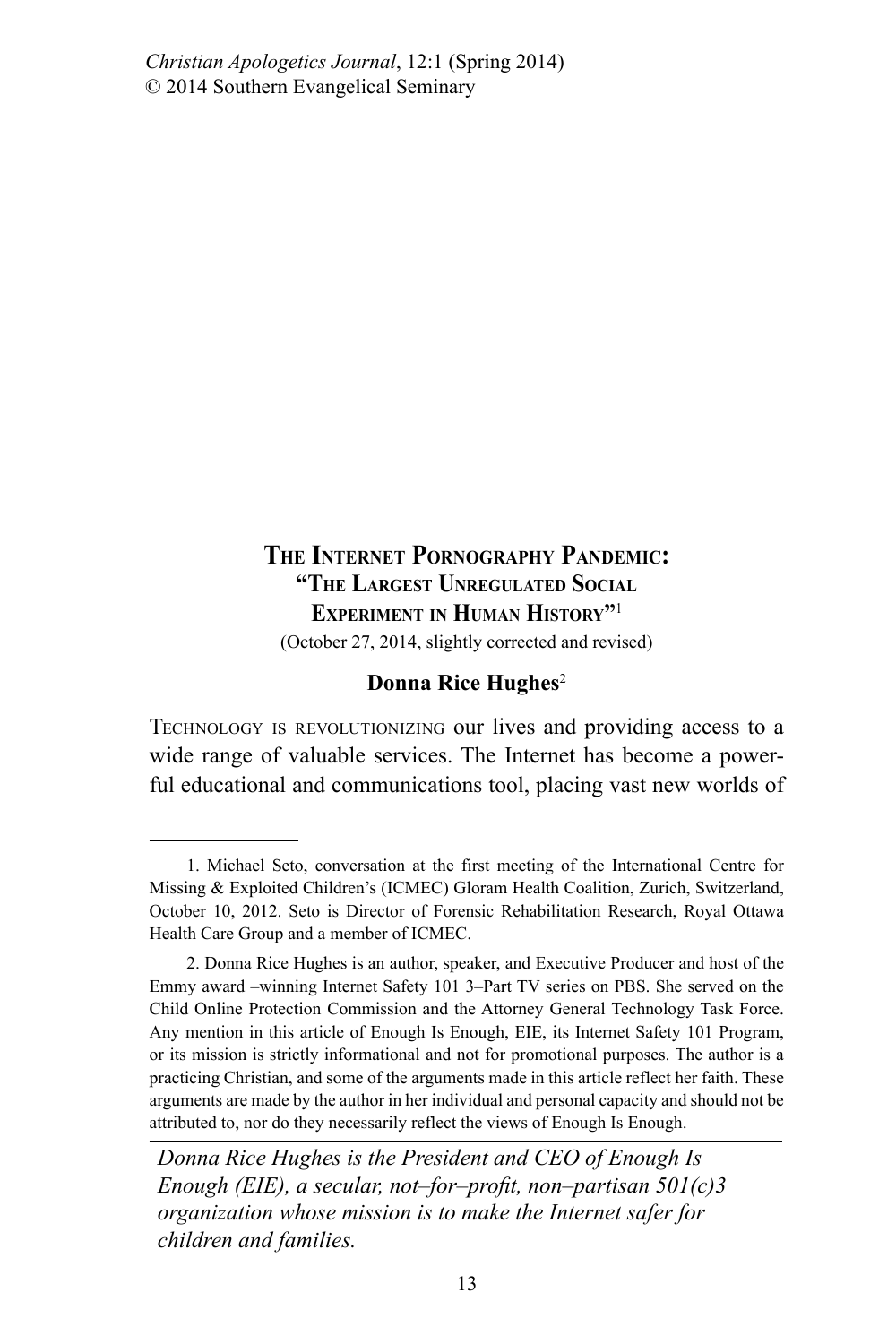knowledge in the palm of our hand. Today's youth have fully integrated the Internet into their daily lives, using technology as a powerful platform for education, communication, interaction, exploration, and self–expression. The Internet opens its users to a world that is reflective of contemporary human life, providing access to what is good, beneficial, and beautiful, but when unrestricted, it opens doors to what is ugly, depraved, dangerous, and criminal.

The continuous invasion of graphic, hard–core online pornography into cultures worldwide has been called the "largest unregulated social experiment in human history"<sup>3</sup> and represents a hidden public health hazard we should not ignore. In 2010, the Witherspoon Institute released "The Social Costs of Pornography: A Statement of Findings and Recommendations,"4 the first multifaceted, multidisciplinary, scholarly review of contemporary pornography since the advent of the Internet. The report's findings conclude that pornography, especially via the Internet, harms children, women, and men and fuels pornography addiction, the breakdown of marriage, and sex trafficking. Other peer–reviewed studies have reached similar conclusions. Although much could be said about each of these conclusions, the focus of this article is to examine the impact of Internet pornography on young people.

3. Seto.

Some of the material in this article has been taken from various materials by the author, including but not limited to Kids Online: Protecting Children in Cyberspace; Enough Is Enough's (EIE) Internet Safety 101 DVD series, workbook, website, and blogs. Special thanks to the following colleagues for their assistance with this article: Jack Hughes, Lillian Schoeppler, John Malcolm, Cathy Ruse, Dr. Donald Hilton, John Carr, Ernie Allen, Dr. Gail Dines, and Robert Peters.

<sup>4.</sup> Mary Eberstadt and Mary Ann Layden, "The Social Cost of Pornography: A Statement of Findings and Recommendations" (2010) The Witherspoon Institute, http:// www.internetsafety101.org/upload/file/Social%20Costs%20of%20Pornography%20 Report.pdf (June 6, 2014). The signatories of this report represent a wide array of religious beliefs from including atheism, agnosticism, Christianity, Judaism, and Islam. The left and right American political positions are represented as well as a wide range of professional specialties including economics, medicine, psychiatry, psychology, philosophy, sociology, journalism, and law. The fact that such broad agreement exists regarding the social costs of contemporary pornography is testimony to what is now known about this program, which was once thought of as just harmless fun or a victimless crime (page 10).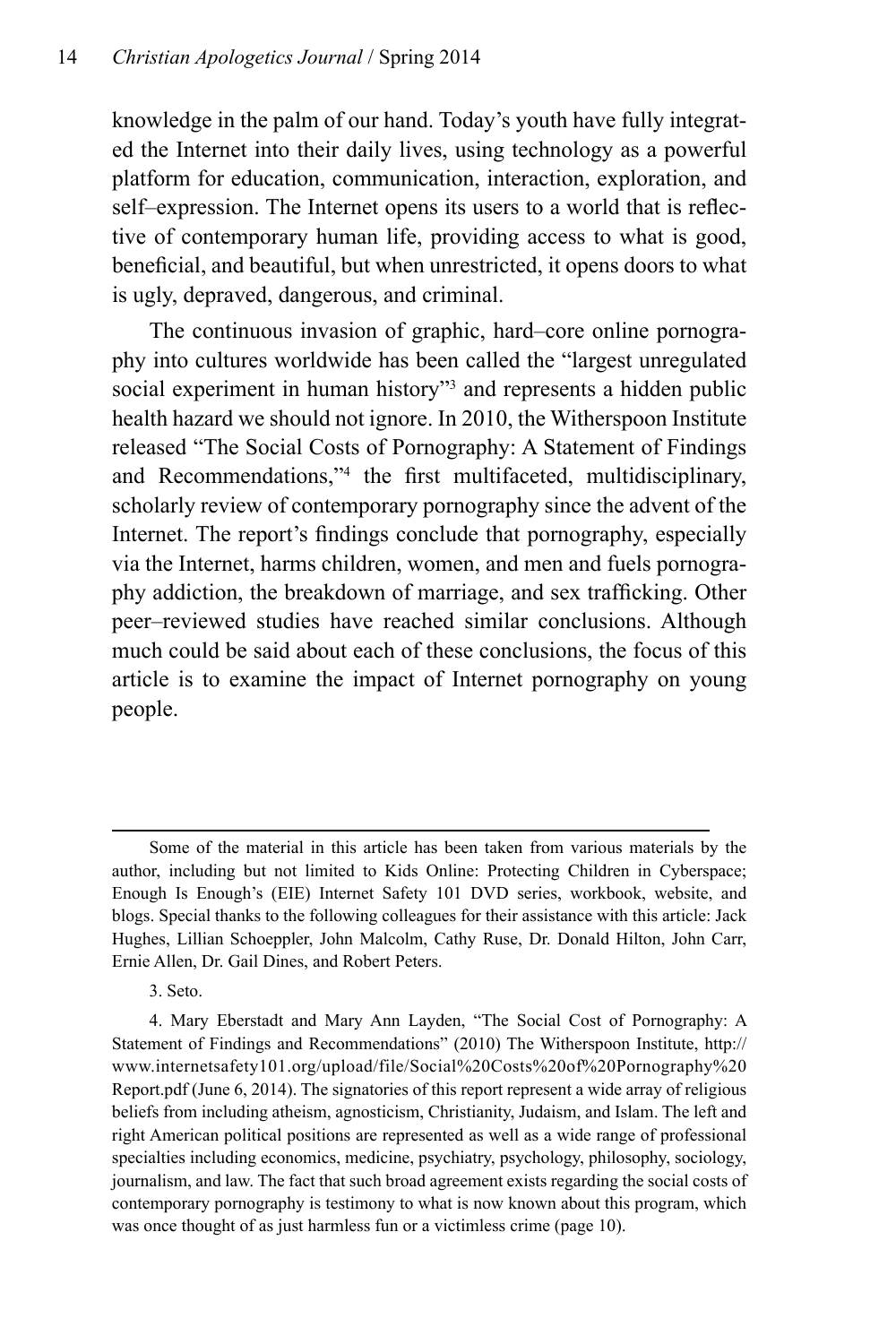#### **The History**

For almost twenty years, children have been spoon–fed a steady diet of hard–core pornography via the Internet, with few laws or barriers to entry. Any child with open Internet access is just a click away from viewing, either intentionally or accidentally, sexually exploitive material, ranging from adult pornography (the kind of images that appear in *Playboy and Penthouse*) to prosecutable obscenity depicting graphic sex acts, live sex shows, orgies, excretory functions, bestiality, and violence. Even material depicting the actual sexual abuse of a child (child pornography)—once only found on the black market—is accessible on the Internet. This toxic material directly impacts our children's health and mental, emotional, and sexual development. "The impact of Internet pornography on adolescents, including compulsive, addictive, and even criminal behavior, is a global trend not isolated to any particular culture or region."5 It has become one of the greatest global threats to children, marriages, families, and nations. No one is immune.

According to family therapist Dr. Jill Manning, "With the Internet, the protective barrier between the sex industry and youth dissolved and the home, historically considered a safe haven, has been the very place where the sex industry is grooming our youth."<sup>6</sup> And now, with mobile Internet access via smart phones and other portable devices, "nearly a third of teens carry portable x–rated theaters in their pockets."7 Unfortunately, many government officials and Internet industry executives have turned a blind eye to the problem, passing the buck to

<sup>5.</sup> Eric W. Owens, Richard J. Behun, Jill C. Manning, and Rory C. Reid, "Sexual Addiction and Compulsivity, The Impact of Internet Pornography on Adolescents: A Review of the Research," *Taylor Francis Online,* 19, no. 1–2 (April 2012): 99–122. See also http://www.tandfonline.com/doi/full/10.1080/10720162.2012.660431#.UfH\_tfldWso.

<sup>6. &</sup>quot;Internet Safety 101 DVD Teaching Series" under "Pornography 101" (Reston, VA: Enough Is Enough, 2009).

<sup>7.</sup> Luke Gilkerson, "Pocket Porn–Nearly a third of teens carry portable X–rated theaters in their pockets," April 15, 2014, http://www.covenanteyes.com/2014/04/15/porn– pocket/ (accessed April 21, 2014). Gilkerson continues, ". . . now more than half (52%) of US porn use is coming from *smartphones–* yes, the *majority* of those who access porn in the Unites States are doing so from a mobile device. . . . Today, 31% of 14–17–year– olds own a smartphone, and with no restrictions, smartphones can access graphic hardcore pornography with ease."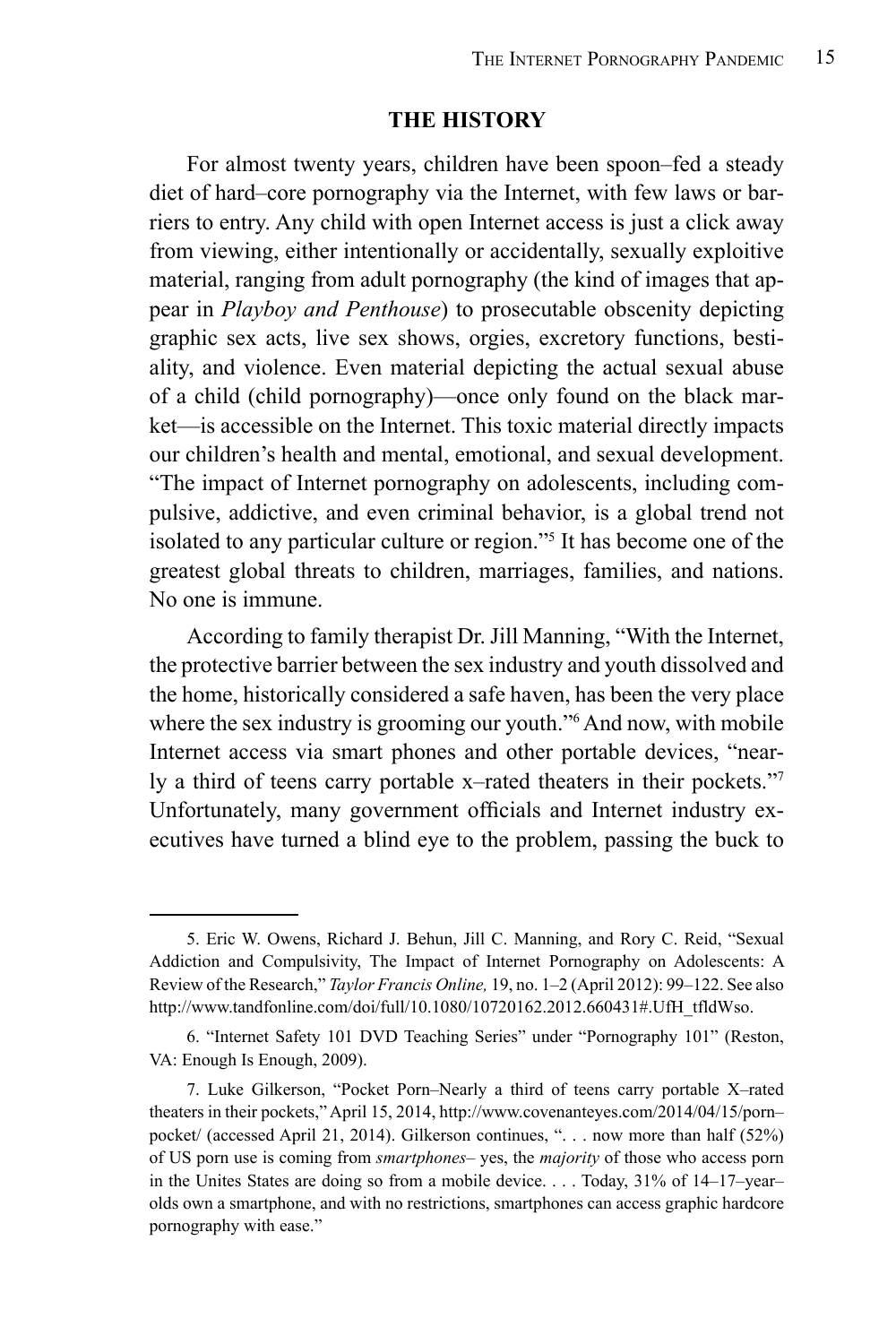parents, who are usually uninformed, overwhelmed, or ill–equipped to protect their children and families from the onslaught.

## **The Legal Background**

On June 7, 1995, at the beginning of the Internet age, addressing a group of Congressional and community leaders and media representatives at Enough Is Enough'sLeadership Luncheon, this author said the following:

It's my job during the next ten minutes to dispel some popular misconceptions about pornography and expose you to the realty of this issue we face. Unfortunately, the worst and most deviant forms of illegal pornography have invaded our homes, offices and schools via the computer. Computers have emerged as the leading–edge technology for the distribution of hard– core and child pornography. This is due to the low risk of law enforcement detection, the speed of transmission and the ease of access for both children and adults. In fact, the Internet has become a central means of distributing child pornography, worldwide. Children today are increasingly computer literate, in most cases, much more so than their parents. Any child with a computer and a modem can access pornographic material in seconds, and once they've seen it, it can't be erased from their minds. Just as disturbing is the fact that we cannot protect ourselves or our children from those who derive sexual pleasure from viewing this toxic material.8

This event helped to shine a light on this important issue and served as the catalyst for the Communications Decency Act of 1996 (CDA), which received bipartisan support and was signed into law by President Clinton. The CDA extended to the cyberworld the same legal protections provided to children against pornography and sexual predators in the physical world.9 *The CDA presented an enormous opportunity to get ahead of the curve of the sexual exploitation of chil-*

<sup>8.</sup> Donna Rice Hughes, " Review of Dangers on the Internet" (speech, EIE Leadership Luncheon, Senate Russell Caucus Room, Capitol Hill, Washington, DC, June 7, 1995). See also http://protectkids.com/ donnaricehughes/ EIElunch060795.htm.

<sup>9.</sup> Specifically*,* the Communication Decency Act (CDA) of 1996 amended the federal obscenity laws to apply to the Internet and extended the broadcast indecency law to Internet platforms. It also contained a child stalking provision that makes it a crime to use the Internet to engage minor children in prostitution or any sexual act.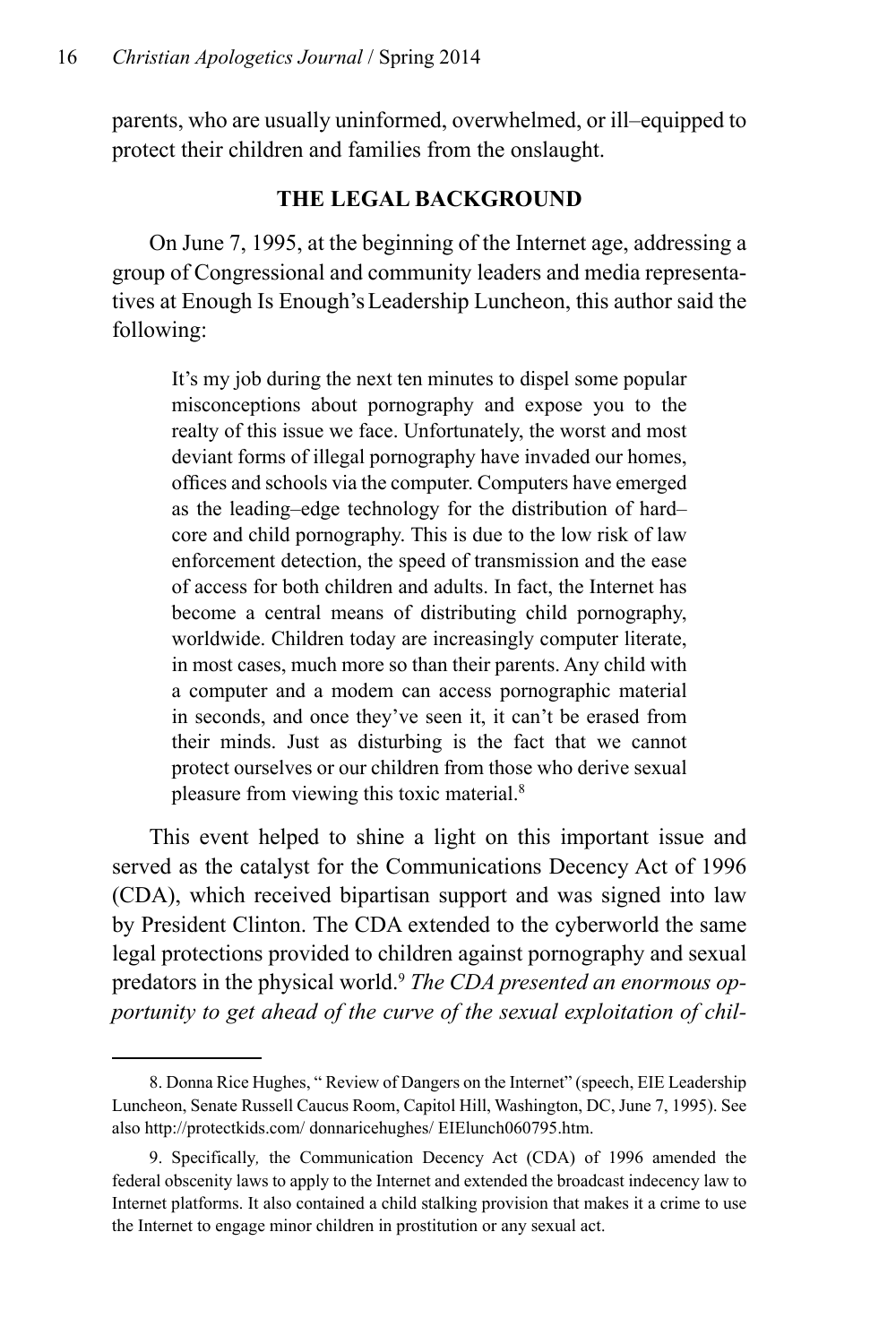*dren through the Internet.* However, as soon as the ink was dry on the bill, the indecency provisions were challenged by the ACLU and other groups in court, and a federal judge entered an injunction preventing those provisions from being implemented.

Perhaps, a little history is in order. Savvy groups such as the ACLU have successfully framed all pornography as protected speech. This author fully supports the First Amendment as one of the foundational cornerstones of the Constitution. As such, not all written or visual material is protected under the First Amendment. Justice Potter Stewart infamous "I'll know it when I see it"10 statement notwithstanding, the United States Supreme Court has ruled that there are four categories of pornography that may not be entitled to full First Amendment protection and which can be restricted or proscribed altogether: indecent material, material harmful to minors, obscene material, and child pornography, more fully described below.<sup>11</sup>

1. *Indecent material* includes messages or pictures on telephone, radio, or broadcast TV that are patently offensive descriptions or depictions of sexual or excretory organs or activities. Indecency laws are designed to protect minor children (children under the age of 18) from such material without infringing on the First Amendment rights of adults.

2. *Material harmful to minors* (HTM) represents nudity or sex that has prurient appeal for minors, is offensive and unsuitable for minors, and lacks serious value for minors. Every state has "harmful to minors" laws designed to protect children from exposure to adult pornography in print and video. These laws prevent minor age children from being able to purchase or view a *Playboy* or *Penthouse* magazine or other forms of so–called soft–core pornography. (Note: While it is legal to distribute indecent and HTM materials to adults, it is illegal when knowingly sold or exhibited to minors in the physical world.)

<sup>10.</sup> Justice Potter Stewart, *concurring opinion in Jacobellis v. Ohio 378 U.S. 184 (1964), regarding possible obscenity* in *Les Amants* [*The Lovers*]. This 1958 French drama film, starring Jeanne Moreau, Alain Cuny, and Jean–Marc Bory, was written by Louis Malle.

<sup>11.</sup> Donna Rice Hughes and Pamela Campbell, *Kids Online: Protecting Your Children in Cyberspace* (Grand Rapids, MI: Revell, 1998), 55–57; Internet Safety 101 Workbook/ Resource Guide (2009), 32–33; http://www.internetsafety101.org/whatispornography.htm.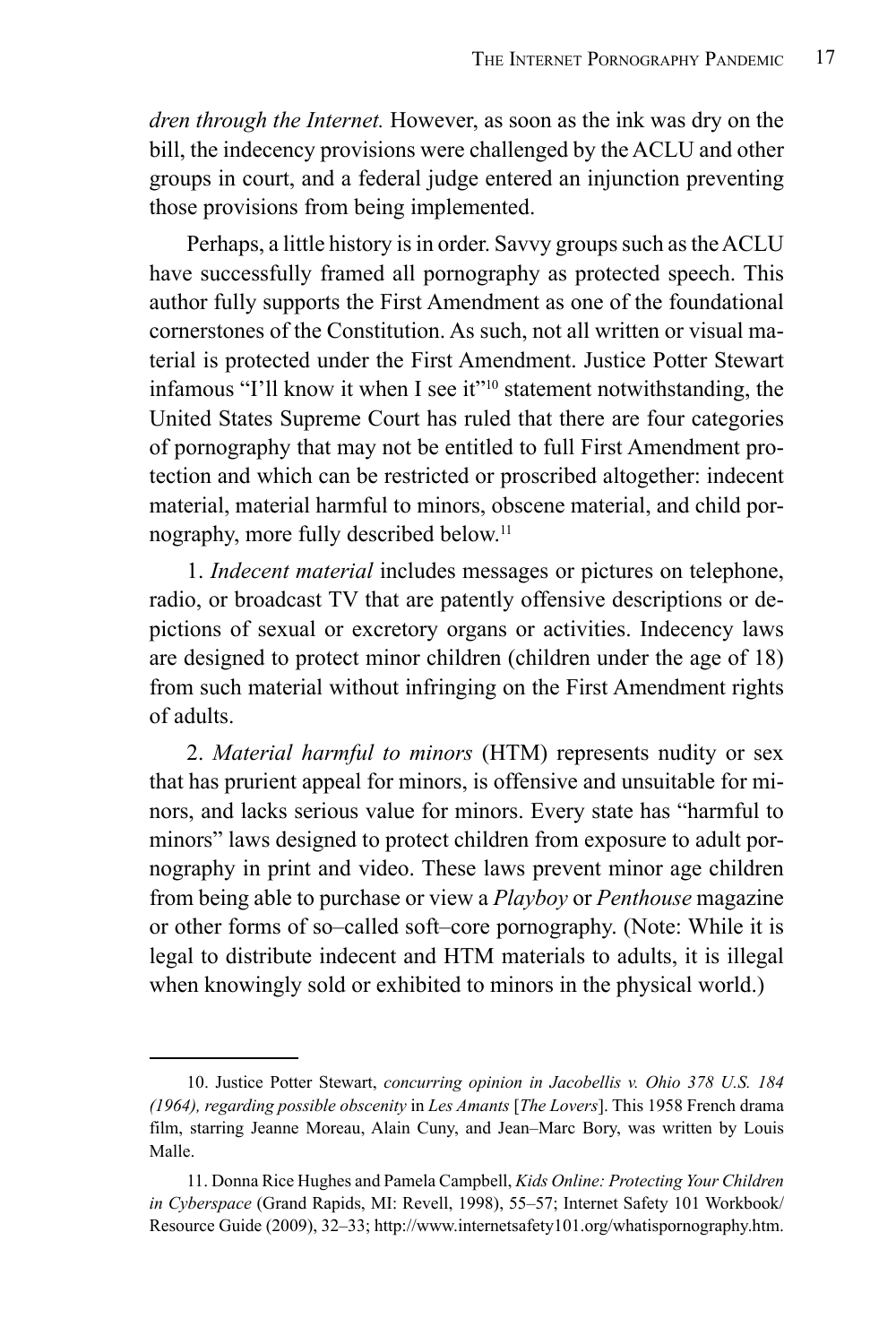Unfortunately, there is currently no federal indecency or harmful to minors statute that applies to the Internet.<sup>12</sup>

3. *Obscene material* is graphic "hard–core pornography" that focuses on sex and/or sexual violence, including close–ups of sex acts, lewd exhibition of the genitals, and deviant activities such as group sex, bestiality, torture, incest, and excretory functions. While Congress amended the federal obscenity laws in the 1996 CDA to criminalize distribution of obscene content on the Internet, these laws have not been vigorously enforced. As a result, obscene material has become so pervasive on the Internet that most Americans do not know that it is prosecutable.

4. *Child pornography*13 (child sex abuse images) is material that visually depicts minor children under the age of 18 engaged in actual or simulated sexual activity, including lewd exhibition of the genitals. It is illegal to produce, distribute, or possess child pornography in the United States. Although substantially undermanned and underfunded, the Justice Department and FBI have focused their enforcement efforts almost exclusively on violations of child pornography and child stalking laws. Despite these efforts, child pornography is one of the fastest growing industries on the Internet. There has been a 774% increase in the number of child pornography images and videos reviewed through the National Center for Missing and Exploited Children's Child Victim Identification Program from 2005 (1.98 million images/ videos) to 2011 (17.3 million images/videos)<sup>14</sup> Most victims of child

<sup>12.</sup> In 1997, in Reno v. ACLU, the Supreme Court invalidated the indecency provisions of the Communications Decency Act of 1996, which were designed to restrict children's access to "indecent" material online. In response to this decision, Congress passed The Children's Online Protection Act of 1998 (COPA) which mandated that U.S.– based commercial pornographers require adult verification or use of a credit card by individuals seeking access to their websites. COPA was held up in the Federal courts for eleven years, bouncing between the third circuit federal court and the U.S. Supreme Court. The intent of this "brown cyber–wrapper" was to keep minor children from having access to pornographic websites, specifically the free 'teaser' images and videos. However, in 2009, the Supreme Court let stand a lower appellate court ruling invalidating COPA.

<sup>13.</sup> This article will not examine the negative impact of child pornography on young people.

<sup>14.</sup> NCMEC data illustrate the explosion. Child Victim Identification Program (CVIP), 2005 – reviewed 1.98 million child pornography images and videos. 2008 – 8.6 million, a fourfold increase in three years. 2010 – 13.6 million, 2011– 17.3 million.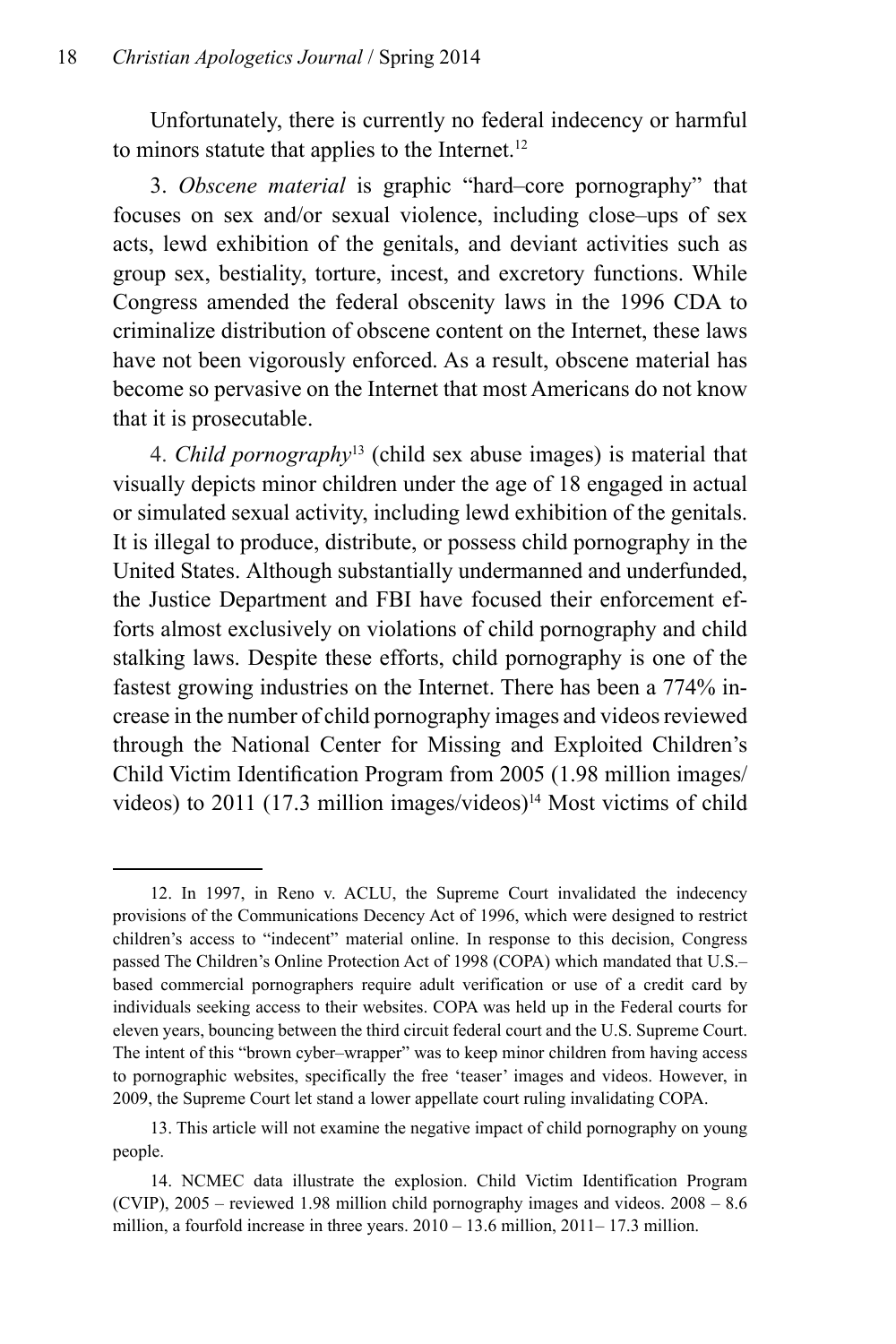pornography are prepubescent with a growing trend towards depicting younger children, including, horrifyingly, infants.15

Due to the failure of the Supreme Court to uphold COPA, the failure of the Justice Department, and other law enforcement agencies to pursue violations of obscenity laws and to adequately resource child pornography investigations and prosecutions, young people today have free, easy, and anonymous access to all types of pornography, harmful to minors "adult" pornography, hard–core obscenity, and child pornography.

### **The Current State of Internet Pornography and Youth**

Every child deserves a protected age of innocence and the opportunity to thrive during childhood. Their hearts and minds are innocent, tender, and trusting and need to be safeguarded from the negative influences of increasingly violent and sexualized media. Unfortunately, online pornography damages children, and the consequences are mostly irreversible. Pornography is "deforming the sexual development of young viewers and is used to exploit children and adolescents."16

#### **The Pornography** *Pandemic*

Evil has been allowed to flourish, for the most part unchecked. In 2006, worldwide revenue from pornography was \$97 billion, more than Microsoft, Google, Amazon, eBay, Yahoo, Apple, and Netflix combined<sup>17</sup>

The Internet has become the leading platform for distributing all types of pornography:

<sup>15.</sup> Ernie Allen, email exchange with this author, June 9, 2014. Allen is President of ICMEC (International Center for Missing and Exploited Children) and former CEO & President of NCMEC (National Center for Missing and Exploited Children). There are two qualifiers: (1) these are only the "identified" children and (2) they are only the children whose images made it into NCMEC's CVIP. NCMEC has reviewed 104 million images since they launched CVIP in 2002.

<sup>16.</sup> Mary Eberstadt and Mary Ann Layden, "The Social Cost of Pornography," http:// www.internetsafety101.org/upload/file/ Social%20Costs%20of%20Pornography%20 Report.pdf (accessed June 6, 2014 ).

<sup>17. 2006</sup> Worldwide Pornography Revenues, TopTenReviews, http://www. toptenreviews.com/3–12–07.html (accessed June 6, 2014 ).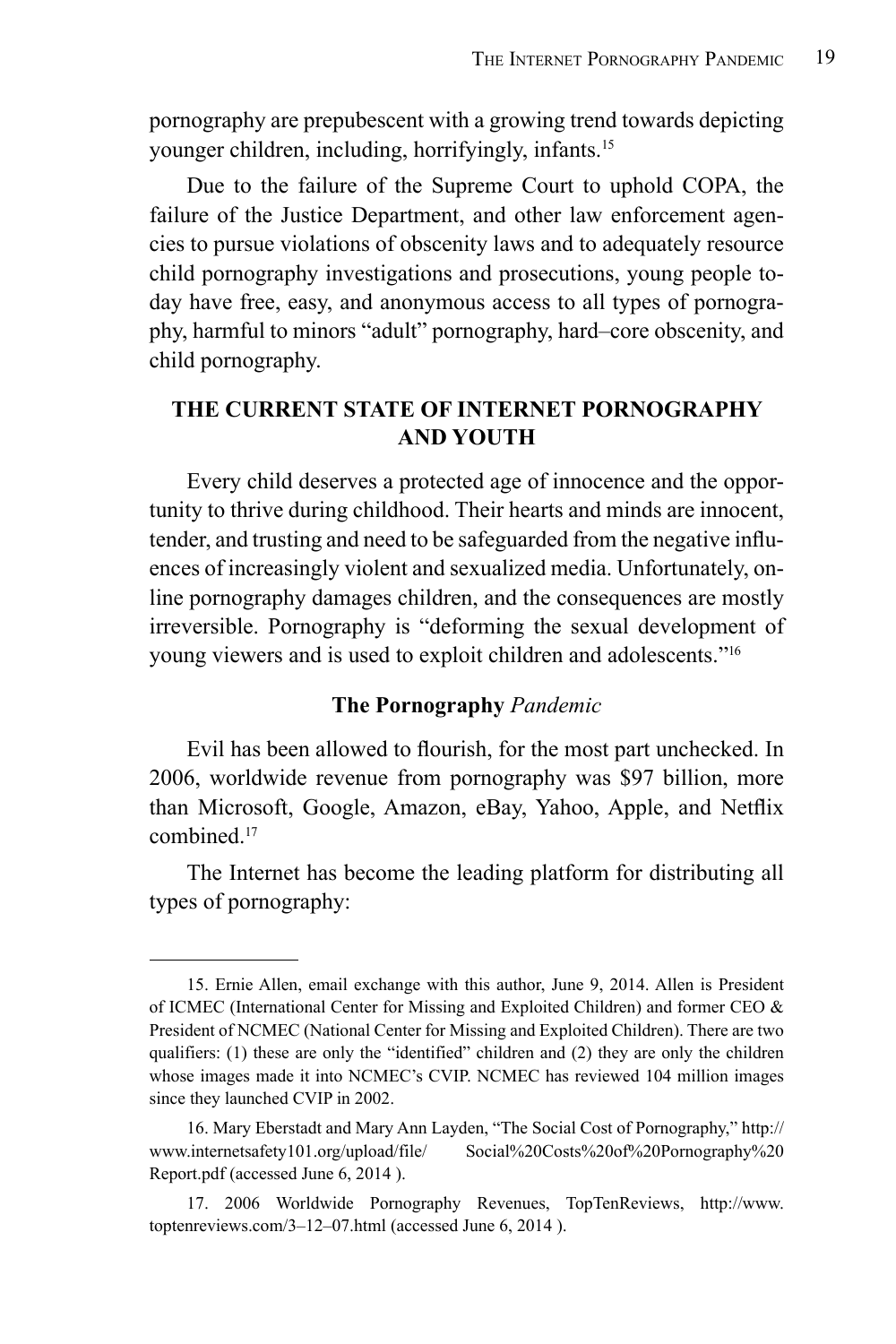- Porn Sites Get More Visitors Each Month Than Netflix, Amazon And Twitter Combined.18
- 30% of the Internet industry is pornography.<sup>19</sup>
- The online porn industry makes over \$3,000 per second.<sup>20</sup>
- Mobile porn is expected to reach  $$2.8$  billion by  $2015.^{21}$
- The United States is the largest producer and exporter of hard core pornographic DVDs and web material.<sup>22</sup>
- A Google Trends analysis indicates that searches for "Teen Porn" have more than tripled between 2005–2013. Total searches for teen–related porn reached an estimated 500,000 daily in March 2013 — one–third of total daily searches for pornographic web sites.23
- Of the 304 scenes analyzed, 88.2% contained physical aggression, principally spanking, gagging, and slapping,

19. Stephen Yagielowicz, "The Internet Really is Porn," http://www.xbiz.com/ news/146703 (accessed 6/11/14). "Anthony compiled data from Google's DoubleClick Ad Planner to reveal that XVideos is currently the largest adult website, boasting 4.4 billion page views per month; with other adult sites, such as LiveJasmin, YouPorn, Tube8 and Pornhub all commanding vast expanses of market share, 'that dwarf almost everything except the Googles and Facebooks of the Internet.'" ". . . that sets adult sites apart from non–adult sites; with Anthony comparing a 15–20 minute average porn site visit to a three– to–six minute visit on a news site as evidence of adult's stickiness. . . . Anthony states that 'while the amounts vary, typical adult websites contain 50 to 200 terabytes of porn and are responsible for nearly a third of all Internet traffic.'" "Anthony stated, 'It's probably not unrealistic to say that porn makes up 30 percent of the total data transferred across the Internet.'" See Sebastin Anthony, "Just how big are porn sites?" *Extreme Tech* (Apr. 4 2012), http://www.extremetech.com/computing/123929–just–how–big–are–porn–sites.

20. Ibid.

21. Juniper Research, "Videochat and subscription services to drive mobile adult revenues to \$2.8bn by 2015, Juniper Report finds," Oct. 14, 2010. http://www. juniperresearch.com/viewpressrelease.php?pr=210 (accessed December 27, 2012).

22. http://familysafemedia.com/pornography\_statistics.html#important\_countries (accessed June 6, 2014). Pornographic web pages by country are U. S. 244,661,900 (89%) and Germany 10,030,200 (4%).

23. Gail Dines, "A rare defeat for corporate lobbyists," (August 1, 2013), http://www. counterpunch.org/ 2013/08/01/a–rare–defeat–for–corporate–lobbyists/ (accessed June 6, 2014 ). Dr. Dines also analyzed the content of the three most popular "porntubes," the portals that serve as gateways to online porn, and found that they contained 18 million teen–related pages–again, the largest single genre and about one–third of the total content.

<sup>18.</sup> http://www.huffingtonpost.com/2013/05/03/internet–porn–stats\_n\_3187682. html (accessed June 6, 2014).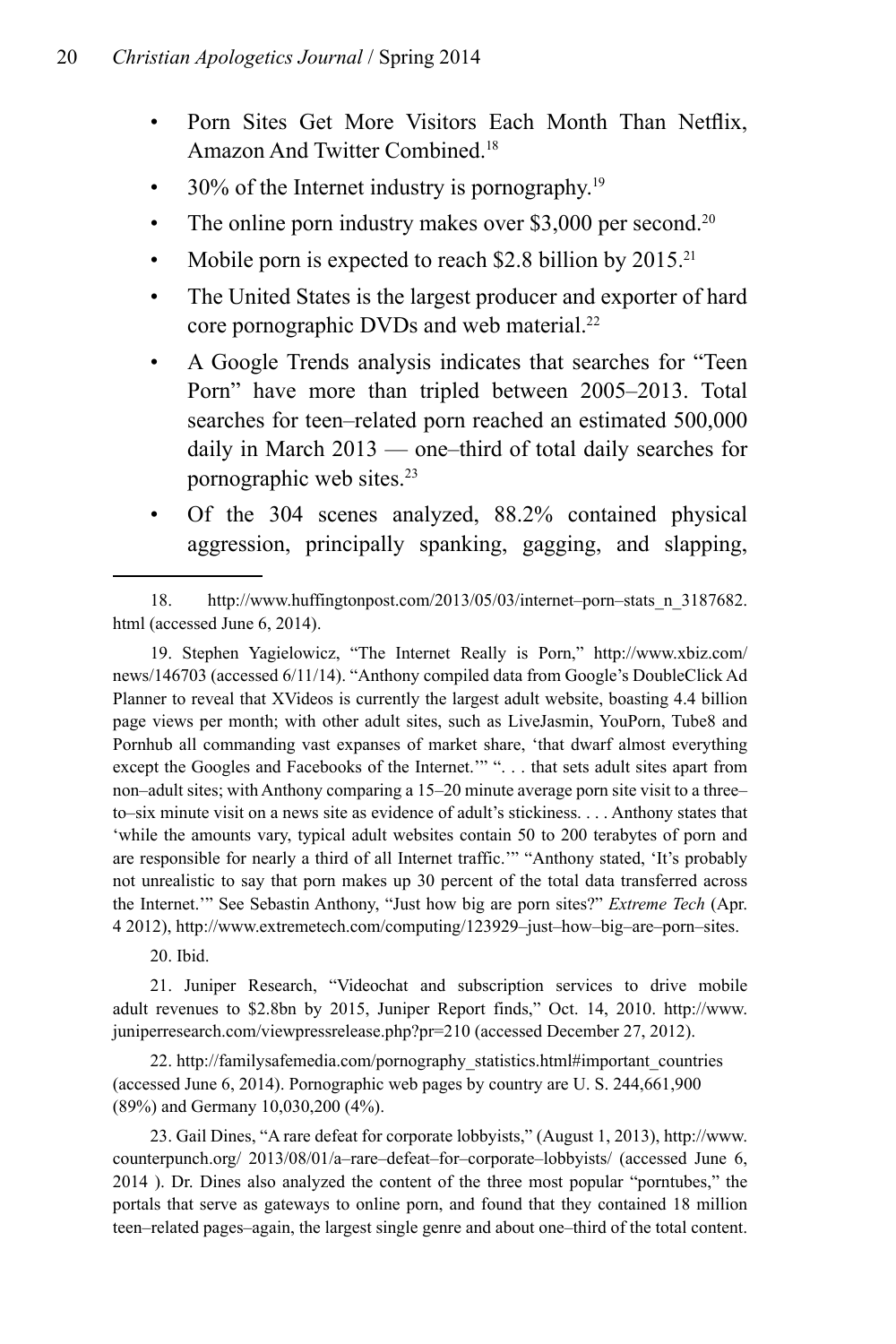while 48.7% of scenes contained verbal aggression, primarily name–calling. Perpetrators of aggression were usually male, whereas targets of aggression were overwhelmingly female.<sup>24</sup>

A Google search for 'bestiality' generated 2.7 million returns.<sup>25</sup>

#### **Connected Kids**

- Among youth 12–years to 14–years, 88% in the United States used the Internet.<sup>26</sup>
- 37% of 3 and 4 year olds use their parent's tablets and smart phones as do 87% of 5 to 7 year olds.27
- The mean age of first exposure to Internet pornography is 14.8 (girls) and  $14.3$  (boys).<sup>28</sup>
- 93.2% of boys and 62.1% of girls have seen online pornography before age 18.29
- "Boys aren't the only ones affected by our porn culture. Girls, who make up a portion of the 12–to–17 year olds that comprise

27. http://www.familysafemedia.com/pornography\_statistics.html (accessed June 6, 2014 ).

28. Chiara Sabina, Janis Wolak, and David Finkelhor, "The Nature and Dynamics of Internet Pornography Exposure for Youth," *CyberPsychology & Behavior* 11, no. 6 (December 2008): 691-693. "The current study used an online survey to question a convenience sample of college students about experiences with online pornography before age 18. . . . Overall, 72.8% of participants. . . . Most exposure began when youth were ages 14-17, and boys were significantly more likely to view online pornography more often and to view more types of images. . . .Girls were significantly more likely than boys . . . to report never looking for pornography on purpose. . . ." http://online.liebertpub.com/doi/ pdfplus/10.1089/cpb.2007.0179 (accessed June 6, 2014).

29. Ibid.

<sup>24.</sup> Ana Bridges, et al., "Violence Against Women," *Sage* 16, no. 10 (October 2010): 1065–1085. This current study analyzes the content of popular pornographic videos with the objectives of updating depictions of aggression, degradation, and sexual practices and comparing the study's results to previous content analysis studies. Findings indicate high levels of aggression in pornography in both verbal and physical forms.

<sup>25.</sup> Google (accessed April 28, 2014).

<sup>26. &</sup>quot;2008 World Internet Project survey of 13 countries revealed that among youth 12–years to 14–years, 88% in the United States used the Internet," http://www.cdmc.ucla. edu/KS\_Media\_biblio\_files/ Guan%20%26%20 Subrahmanyam%202009.pdf (accessed June 6, 2014 ).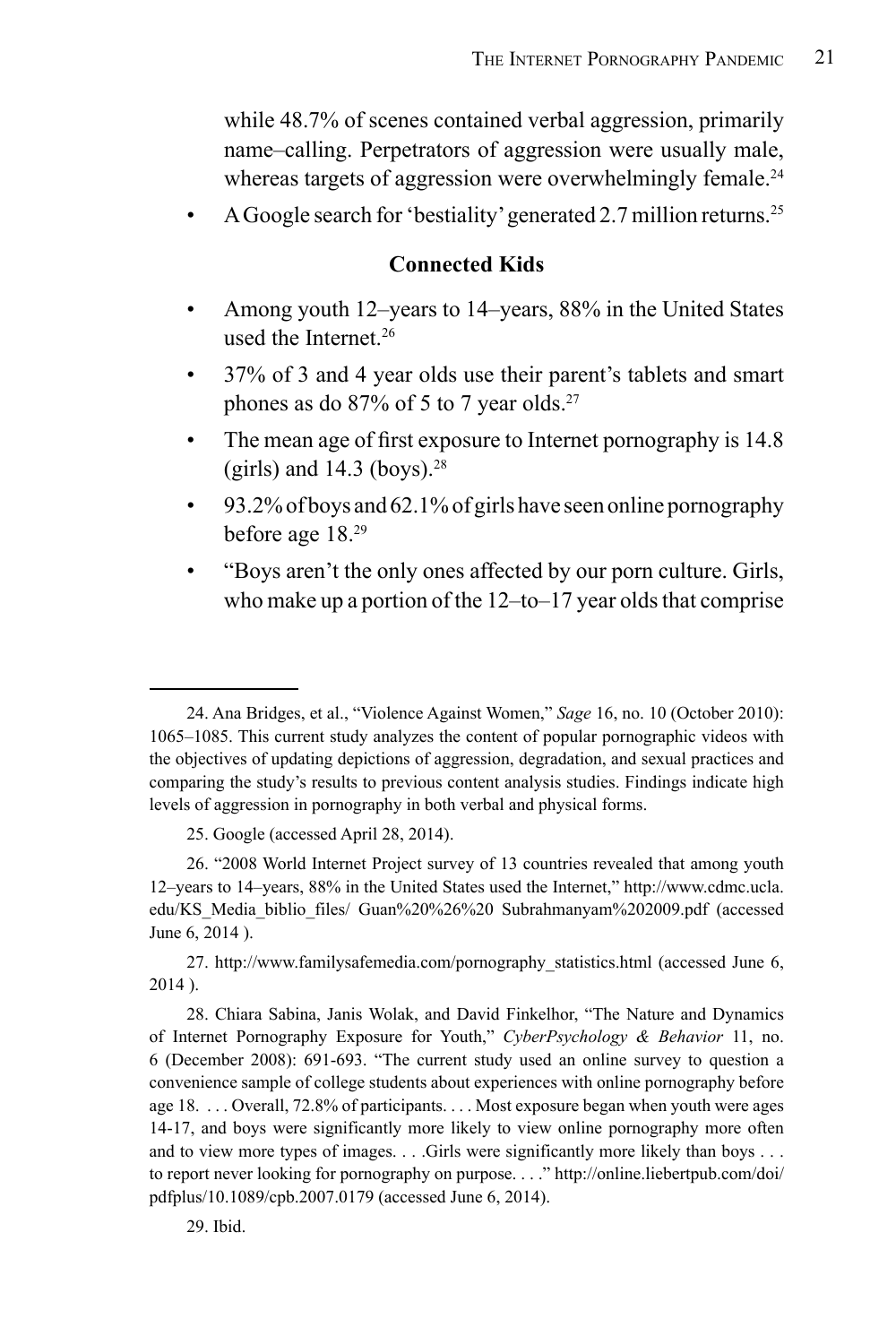the porn industry's largest consumer base, have internalized these messages too."30

- $\bullet$  53% of boys and 28% of girls (ages 12–15) use sexually explicit pornography, most often via the Internet.<sup>31</sup>
- At least 44,000 primary school children and 473,000 children between ages of 6 and 17 accessed an adult website, mostly offshore, in the month of December 2013 from a computer.<sup>32</sup>

# **Pornographers Targeting Kids**

Pornographers understand that the sexually exploitive pornography they produce and distribute is highly addictive. If they can get children hooked at a young age when their hormones are raging and their brains and bodies are underdeveloped, they will likely have a consumer for life unless the addiction cycle is broken.

Zach, a 15 year old who was interviewed in the Internet Safety 101 DVD series, said, "I think about every person in this generation, and probably the one before us, have all looked up pornography once in their life. Even if you're not looking for it, you could be innocent on the computer . . . and it'll find you."33

<sup>30.</sup> R. Henes, "Internet porn is ruining your relationship," *NY Daily News*, January 2, 2011.

<sup>31.</sup> J. Brown and K. L'Engle, "X–Rated: Sexual attitudes and behaviors associated with U.S. early adolescents' exposure to sexually explicit media," *Communications Research* 35, no. 1 (February 2009):129–151. See also http://www.unc.edu/depts/jomc/ teenmedia/pdf/xrated.pdf.

<sup>32.</sup> http://www.atvod.co.uk/news–consultations/news–consultationsnews/Atvod– publishes–research–showing–scale–of–underage–access–to–adult–websites (accessed June 6, 2014). The AVTOD (Association for Television on Demand) research tracked the actions of youth using the internet from a desktop or laptop in December 2013. The research did not track youth accessing Internet pornography from smart phones. Most of the major offshore adult services are unregulated and allow free, unrestricted access to hardcore porno to visitors of any age, including children. This includes 23 of the 25 adult websites most commonly accessed from the UK.

<sup>33.</sup> EIE Internet Safety 101 DVD Teaching Series. Zach was among 16 teens from Orlando's House of Hope who were interviewed for the Internet Safety 101 teaching series.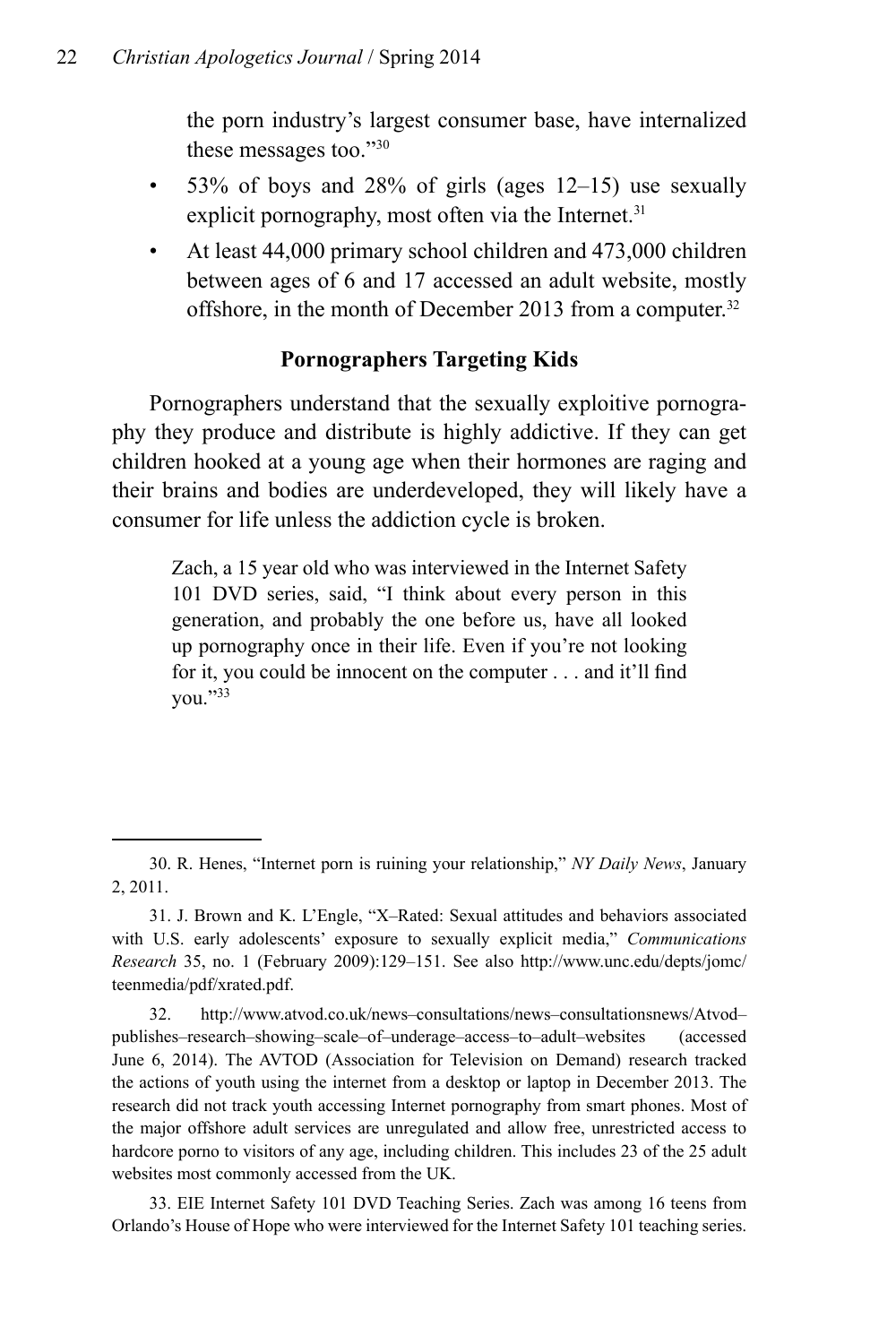Online pornographers use a variety of deceptive marketing techniques to attract viewers and lure kids. Some common marketing tactics used by Internet pornographers include the following:<sup>34</sup>

- **Free Teaser Images<sup>35</sup>** Most pornography sites do not request age verification of their visitors and offer a multitude of free samples of pictures and/or streaming videos to entice users, including
	- Sexual activity of every form (i.e., sexual intercourse, masturbation, bisexual interactions, group sex, oral sex, fetishes)
	- Cybersex and cyberchats with "live" feeds (i.e., user can view and/or interact in real time with a porn star)
	- Site "tours" (i.e., walks user through a virtual table of contents of pictures, videos, and pornographic experiences available)
- **• Innocent Word Searches**: Pornographers use popular terms or innocent words that may have little or nothing to do with the content they display they display to increase traffic to their sites through search engines.
- **Misspelled Words:** Online pornographers purchase domain names with commonly–misspelled words, such as typing "boyz" instead of "boys," which can direct an Internet surfer who misspells a word on his keyboard to sites containing extreme hard core material."
- **Stealth Sites:** Online pornographers often purchase "Stealth" URLs." These are sites with web addresses that are close in name to the "legitimate" site.
- **Cartoon Characters and Child Icons: Pornographers** misuse popular cartoon characters such as those found at disneypornland.com.
- **• Pop–ups and Ad Banners:** Pornographers often purchase available banner space advertisements on popular websites and social networking spaces hoping to draw young users to their sites.

<sup>34.</sup> Ibid., 35, 36. The deceptive marking tactics are explored in more detail in the Internet Safety 101 Program.

<sup>35.</sup> Free porn hubs have recently emerged as the cornerstone of the commercial pornography industry's marketing and business models.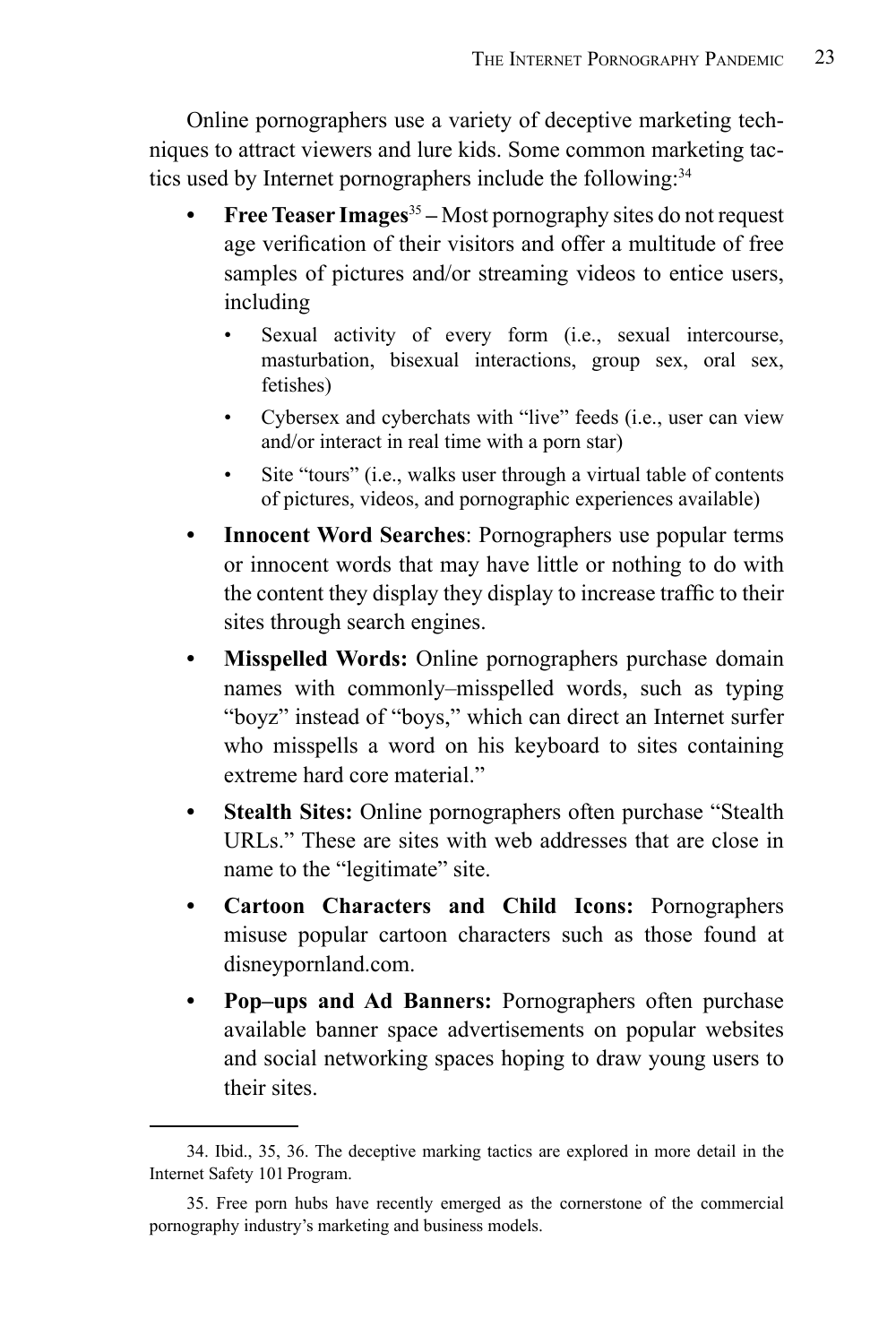- **• Free Flash Games:** Many popular websites integrate interactive, easy–to–use games that are designed to be attractive to children, such as puzzle games, word games, card games, and uncomplicated animated games. However, pornographic games such as 'orgasm girl' are easily accessible to children.
- **• E–mail Spam:** Otherwise known as "junk e–mail"
- **• Mousetrapping:** This crafty "tech–trick" prevents users from escaping a pornographic site once they have entered it.
- **Looping:** A seemingly never–ending stream of pornographic pop–ups that appear on the computer screen that continues until the computer is shut down.
- **• Porn–Napping:** Pornographers purchase expired domain names, so what was once a web address for a legitimate company takes users to a pornographic site.

# **The Public Health Impact on Youth**

A recent *New York Times* article, "Does Porn Hurt Children," concluded that the jury is still out with respect to the "hazardous mix of teenagers and pornography."36 Nothing could be further from the truth. Exposing minors to pornography is child sex abuse. As Internet pornography has proliferated, clinicians, psychologists, and law enforcement officials have noted an increase in the number of children seeking clinical help for issues relating to sexual exploitation, the number of children "acting out" sexually, the number of incidences of child– on–child sex attacks, and the number of incidences of child–produced child pornography. There is a growing body of peer–reviewed research supporting the unequivocal harm to youth from exposure to Internet pornography.37

<sup>36.</sup> David A. Segal, "Does Porn Hurt Children," *NY Times*, March 28, 2014.

<sup>37.</sup> Maryann Laden, PhD, Director of Sexual Trauma and Psychopathology Program Center for Cognitive Therapy, University of Pennsylvania has prepared an extensive compilation of peer reviewed research results on Sexualized Media and Kids, Pornography and Sexual Violence, Pornography and Relationship Damage, Pornography and Criminal Behavior and Attitudes. http://www.enough.org/inside.php?id=1PCE0227W.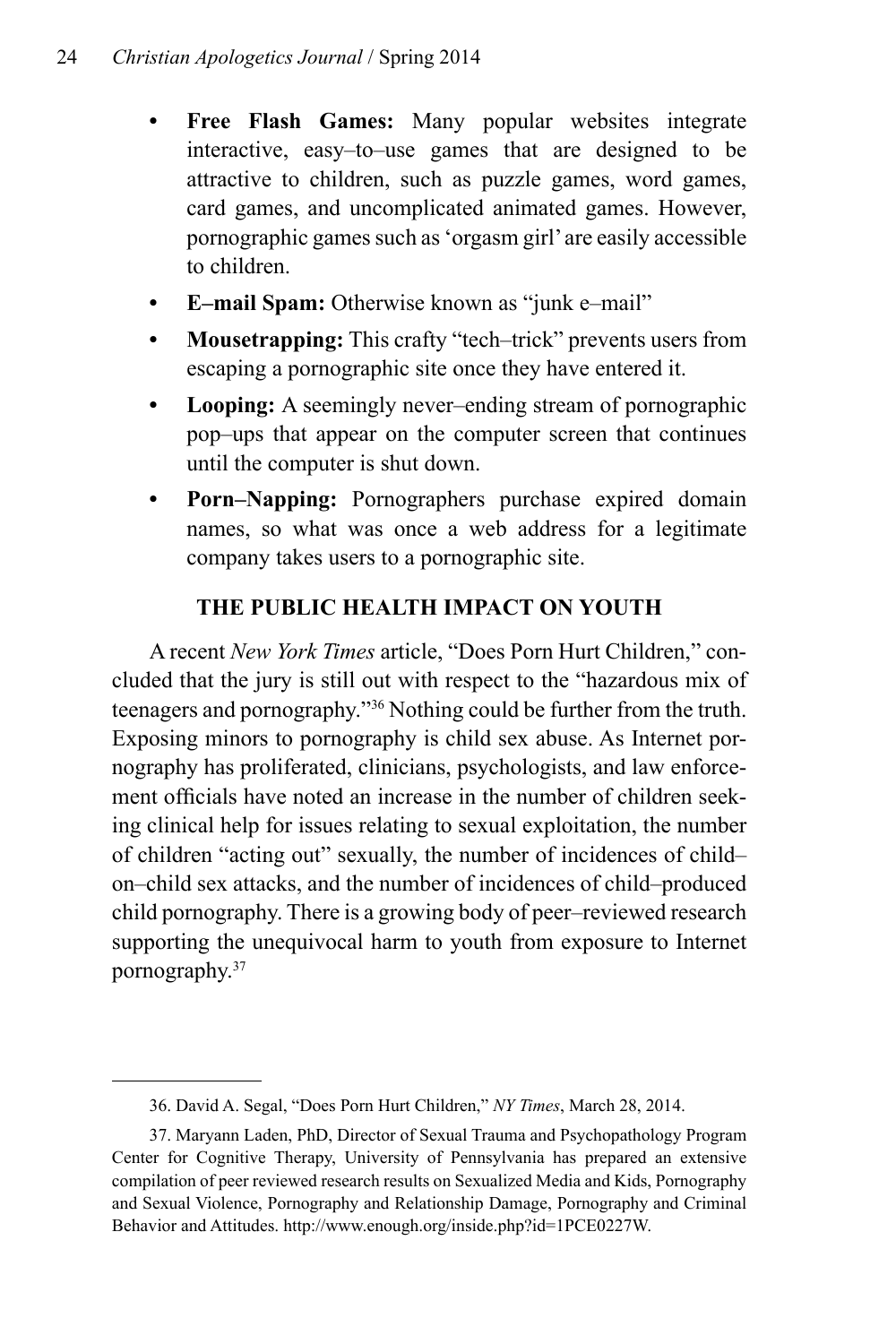#### **Impact on the Emotional and Mental Development of Children**

Children are especially susceptible to influences affecting their development. Research shows pornography short–circuits and distorts the normal personality development process and supplies misinformation about a child's sexuality, sense of self, and body that leaves the child confused, changed, and damaged. Pornography often introduces children prematurely to sexual sensations with which they are developmentally unprepared to deal.38

#### **Impact on Attitudes, Values, and Behavior**

The parents' role is to instill their own personal values about relationships, sex, intimacy, love, and marriage in their children. Unfortunately, powerful lies portrayed in exploitive pornography can take the lead in educating children on very important life issues. Pornography teaches sex without love, intimacy, tender touch, responsibility, and commitment. Just as 30–second commercials can influence whether we choose one popular soft drink over another, exposure to pornography shapes our attitudes and values and, often, our behavior. When kids watch sexual acts depicted in pornography, it is no surprise they desire to act out sexually.

Teenagers also express having great difficulty bridging the gap between the porn–experience and their real–world sexual experience. The demand for today's pre–teen girls to be "porn ready" and provide porn sex when dating is daunting.

According to Courtney, age 18, "It does make them curious, just like a little girl when she watched Cinderella, you know, she wants to be just like her, and kids that watch porn, they want to be just like them. . . .We would watch it together . . . and then the guys did expect me to act out like that. But it destroyed our lives, our respect for ourselves and our relationships."<sup>39</sup>

Justin, age 16, shared, "I just wanted to do what they did in the porn. I didn't even care about the relationship anymore. I just wanted

<sup>38.</sup> EIE, "Internet Safety 101DVD Teaching Series and Workbook/Resource Guide," 42.

<sup>39.</sup> EIE, "Internet Safety 101 DVD Teaching Series." Courtney was among 16 teens from Orlando's House of Hope who were interviewed for the DVD teaching series.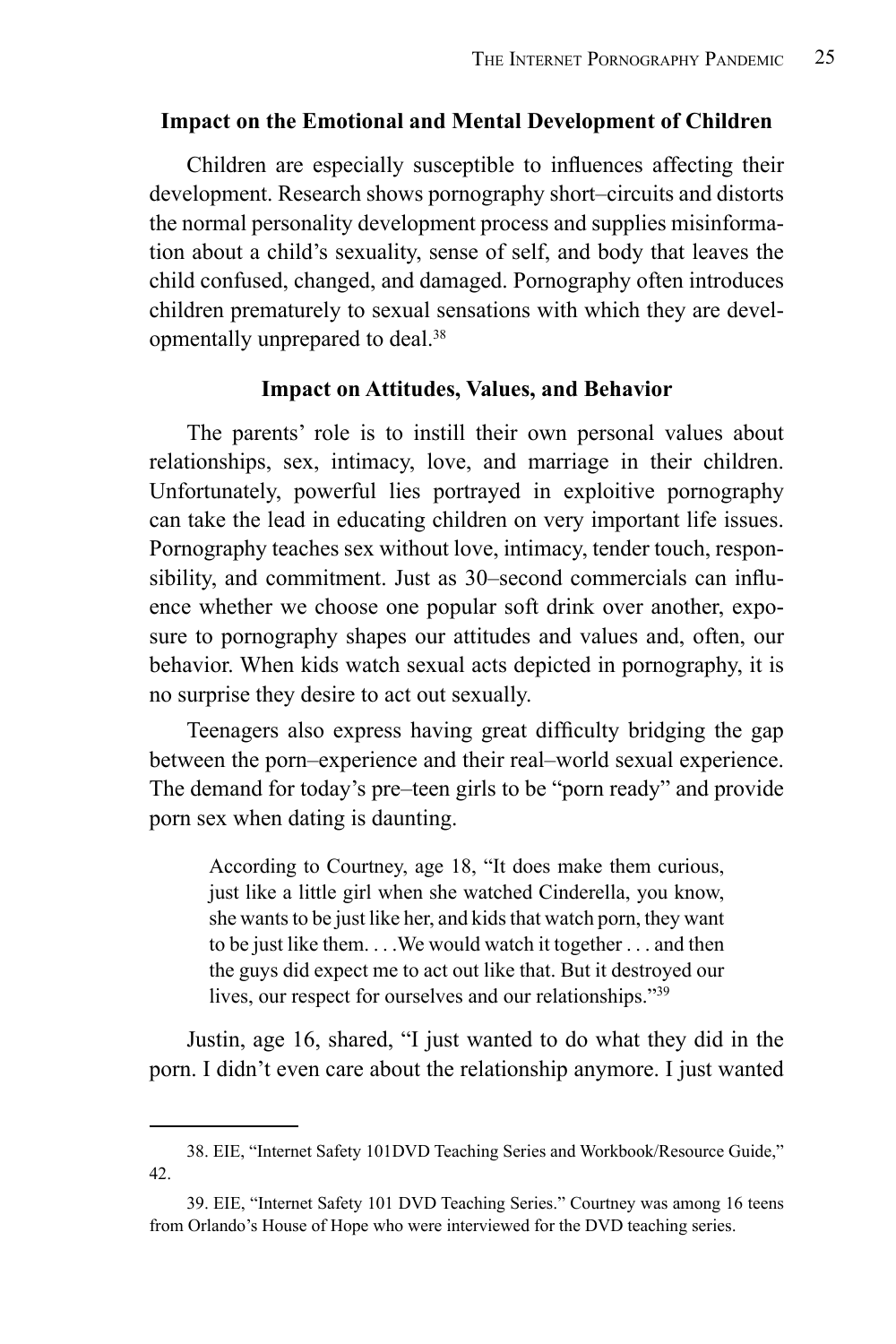to have sex with as many girls as I could. . . . Girls in real life don't act like the girls in porno. . . . When you get with them, and they don't act like [porn stars]. . . . It makes you feel kind of unmanly. . . . It's disappointing."40

The impact of porn on boys, according to sex therapist Dr.Thaddeus Birchard, is particularly profound. "Boys tend to create their sexual template by images . . . ," he says. "These pictures become watermarked on to the fabric of each individual's sexual repertory." Couples therapist Val Sampson suspects the new popularity of anal sex is entirely due to its prevalence in pornography. "It's now something that teenage boys feel they have a right to do," she says."41

[A]mong today's teenage girls, the chaperone has made a surprising and . . . disturbing comeback. Today's chaperone is called, in teen speak, a "third wheel" . . . re–invented by the girls themselves because they want protection from the sexual demands of their boyfriends. When I spoke to many teenage girls in researching the subject, they told me these demands are both "disturbing and upsetting," and they are certain they're being fuelled by what their boyfriends are watching online: hard–core, explicit porn.<sup>42</sup>

<sup>40.</sup> Ibid. Justin was among 16 teens from Orlando's House of Hope who were interviewed for the Internet Safety 101 teaching series.

<sup>41.</sup> D. Aitkenhead, "Teenage Kicks: Are they hooked on porn?" www.psychologies. co.uk/are–teenagers–hooked–porn, (accessed June 6, 2014).

<sup>42.</sup> P. Marshall, "Teenage boys watching hours of internet pornography every week are treating their girlfriends like sex objects," *Daily Mail* (UK), March 8, 2010. http:// www.dailymail.co.uk/news/article–1255856/Teenage–boys–watching–hours–internet– pornography–week–treating–girlfriends–like–sex–objects.html.

See also Michael Flood's article in *Child Abuse Review* in which he graphically exposes the influence of pornography users: "Videos and Internet pornography often depict sexual practices which are outside common cultural norms or even criminal, including anal intercourse, multiple partners, bondage and sadomasochism, transsexual sex, urination or defecation, bestiality and rape. Minors do encounter such material. . . . It is possible that portrayals of the non–mainstream sexual practices identified above may incite, eroticize and give legitimacy to them...However, it is clear that pornography can influence users' attitudes and adoption of particular sexual behaviors. . . ." Flood, "The harms of pornography exposure among children and young people," *Child Abuse Review,*18, no. 6 (November 2009): 384–400. See also http://onlinelibrary.wiley.com/doi/10.1002/car. v18:6/issuetoc .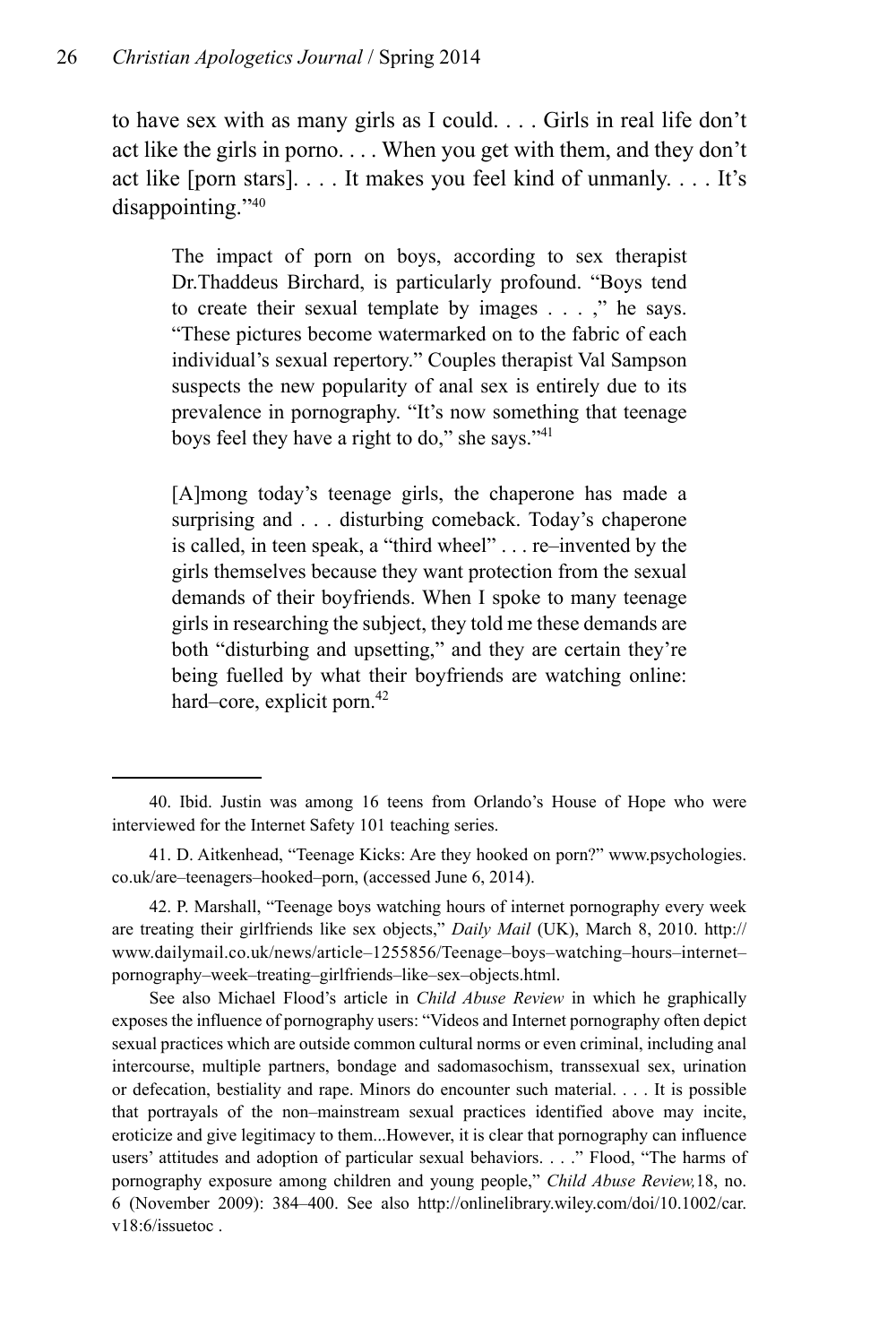#### **Impact on the Brain**

According to Dr. W. Dean Belnap, a pediatrician and child psychiatrist, there is a critical period when a child's brain is being programmed for sexual orientation. It is during this period that the mind appears to be developing a "hardwire" for what the person will be aroused by or attracted to. Exposure to healthy sexual norms and attitudes during this critical period can result in the child developing a healthy sexual orientation. In contrast, if there is exposure to pornography during this period, thoughts of sexual deviance may become imprinted on the child's "hard drive" and become a permanent part of his or her sexual orientation<sup>43</sup>

Dr. Judith Reisman, a pioneer on the harmful impact of pornography, has done extensive research regarding the underdeveloped brain's response to pornographic stimuli. She emphasizes that a child's brain becomes psycho–pharmacologically altered and damages the child's sense of self and reality.<sup>44</sup>

In a recent email exchange between this author and Dr. Donald J. Hilton, a distinguished neurosurgeon and neuroscience researcher, Hilton shared that there is evolving knowledge of the reward systems of the human brain and solid neuroscience research on the brain's response to pornography. He provided the following overview:<sup>45</sup>

1. "Natural reward systems exist which change the brain, and include sexuality and pornography."46

45. Donald Hilton, email with this author, April 24, 2014.

46. Christopher M. Olsen, "Natural Rewards, Neuroplasticity, and Non Drug Addictions," National Center for Biotechnology Information (April 24, 2014), http://www. ncbi.nlm.nih.gov/pmc/articles/PMC3139704/ (accessed june 6, 2014).

<sup>43. &</sup>quot;Internet Safety 101" Workbook, 42–43; "Internet Safety 101" DVD Pornography 101 Section.

<sup>44.</sup> Judith A. Reisman, *The Psychopharmacology of Pictorial Pornography Restructuring Brain, Mind and Memory and Subverting Freedom of Speech* (The Institute for Media Education, July 2003), 12, http://www.drjudithreisman.com/archives/brain.pdf. In this same section, Reisman further expands, stating, "Children react with fear to the stimulus of sexual touch and sexual scenes. . . . Children's exposure to sexual triggers would produce greater or lesser states of alarm, that is trauma, resulting in "altered neural systems" with a low probability of the child victim being aware of the trauma that has altered her or his brain, mind, emotions and memory."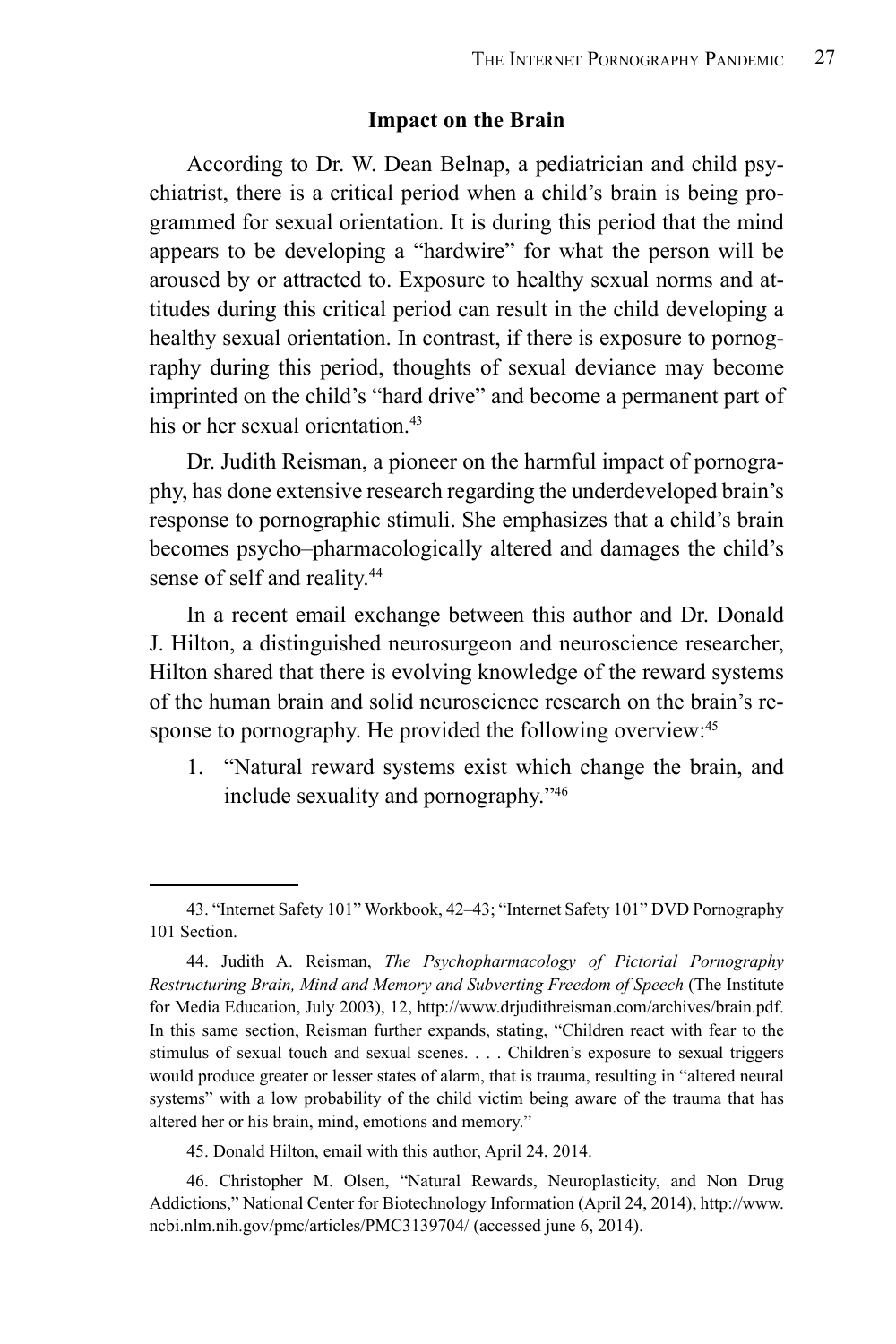- 2. "Pornography addiction is a powerful mediator of neuroplastic change in the brain."47
- 3. "Adolescents are particularly prone to addiction because:
	- their frontal executive control centers are not fully myelinated nor are they neuronally 'pruned'; this process is completed in the mid to late 20s.
	- in the context of (a), they must process new powerful sexual drives with puberty. The pleasure 'accelerator' is being revved at the same time their 'brain brake' is incompletely formed.
- 4. Because of #3, they process rewards differently, including sexual rewards<sup>48"</sup>

#### **Addiction/Compulsive Habituation**

In her report before Congress, Dr. Jill Manning, who specializes in research and clinical work related to pornography and problematic sexual behavior, noted that studies show when a child or adolescent encounters Internet pornography, it can have lasting negative or even traumatic effects on the child's sense of security and sexuality; that it promotes the belief that superior sexual satisfaction is attainable without having affection for one's partner, thereby reinforcing the commoditization of sex and the objectification of humans; and that children who have been exposed to online pornography have an increased risk for developing sexual compulsions and addictive behavior.<sup>49</sup>

Internet pornography is commonly referred to as 'the drug of the new millennium' and the 'crack cocaine' of sexual addictions. A *New York Magazine* article reported,

<sup>47.</sup> Donald L. Hilton Jr., "Pornography addiction– a supranormal stimulus considered in the context of neuroplasticity," http://www.socioaffectiveneuroscipsychol.net/index. php/snp/article/view/20767/29179; http://www.surgicalneurologyint.com/article.asp?issn =21527806;year=2011;volume=2;issue=1;spage=19;epage=19;aulast=Hilton;http://www. socioaffectiveneuroscipsychol.net/index.php/snp/article/view/23833/32589 (accessed June 6, 2014).

<sup>48.</sup> David A. Sturman and Bita Moghaddam, "Striatum processes reward differently in adolescents verses adults," http://www.pnas.org/content/109/5/1719 (accessed June 6, 2014).

<sup>49.</sup> Jill Manning, "Pornography's Impact on Marriage & amp; The Family," http:// www.heritage.org/research/testimony/pornographys–impact–on–marriage–amp–the– family (accessed June 6, 2014).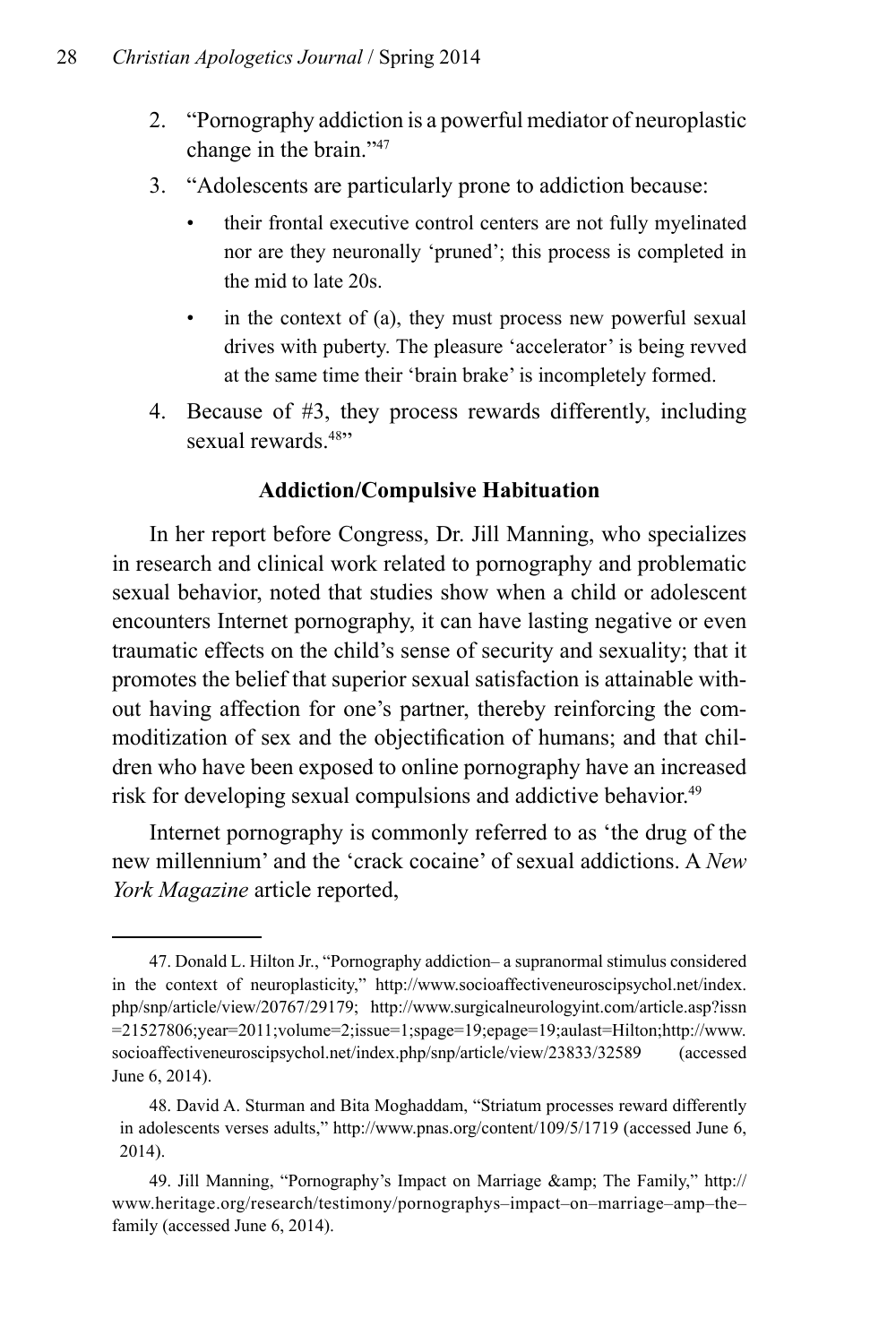Scientists speculate that a dopamine–oxytocin combo is released in the brain during orgasm, acting as "biochemical love potion," as behavioral therapist Andrea Kuszewski calls it. It's the reason after having sex with someone, you're probably more inclined to form an emotional attachment. . . . You don't have to actually have sex in order to get those neurotransmitters firing. When you watch porn, "you're bonding with it," Kuszewski says. "And those chemicals make you want to keep coming back to have that feeling," which allows men to not only get off on porn, but to potentially develop a neurological attachment to it. They can, in essence, date porn."50

This is no doubt why God warns against sexual immorality. He wired humans to bond to a marriage partner, emotionally, sexually, physically, and mentally, and "two shall become one flesh."<sup>51</sup>

#### **Porn Induced Erectile Dysfunction (PIED)**

According to the ANSA (Agenzia Nazionale Stampa Associata) news agency,

Young men who indulge in "excessive consumption" of Internet porn gradually become immune to explicit images. . . . Over time, this can lead to a loss of libido, impotence and a notion of sex that is totally divorced from real–life relations. "It starts with lower reactions to porn sites, then there is a general drop in libido and in the end it becomes impossible to get an erection," said Carlo Foresta, head of the Italian Society of Andrology and Sexual Medicine (SIAM). There was some good news, however, as the condition was not necessarily permanent. "With proper assistance recovery is possible within a few months," Foresta said.<sup>52</sup>

<sup>50.</sup> *NY Times Magazine*, http://nymag.com/nymag/toc/20110207/ (accessed June 6, 2014).

<sup>51.</sup> Holy Bible, Gen. 2:24 KJV.

<sup>52. &</sup>quot;Scientists: Too Much Internet Porn May Cause Impotence," http://www. foxnews.com/health/2011/02/25/scientists–internet–porn–cause–impotence/ (accessed June 6, 2014). Carlo Foresta team surveyed 28,000 Italian men, and the survey revealed that many became hooked on porn as early as 14, exhibiting symptoms of so–called "sexual anorexia" by the time they reached their mid–twenties.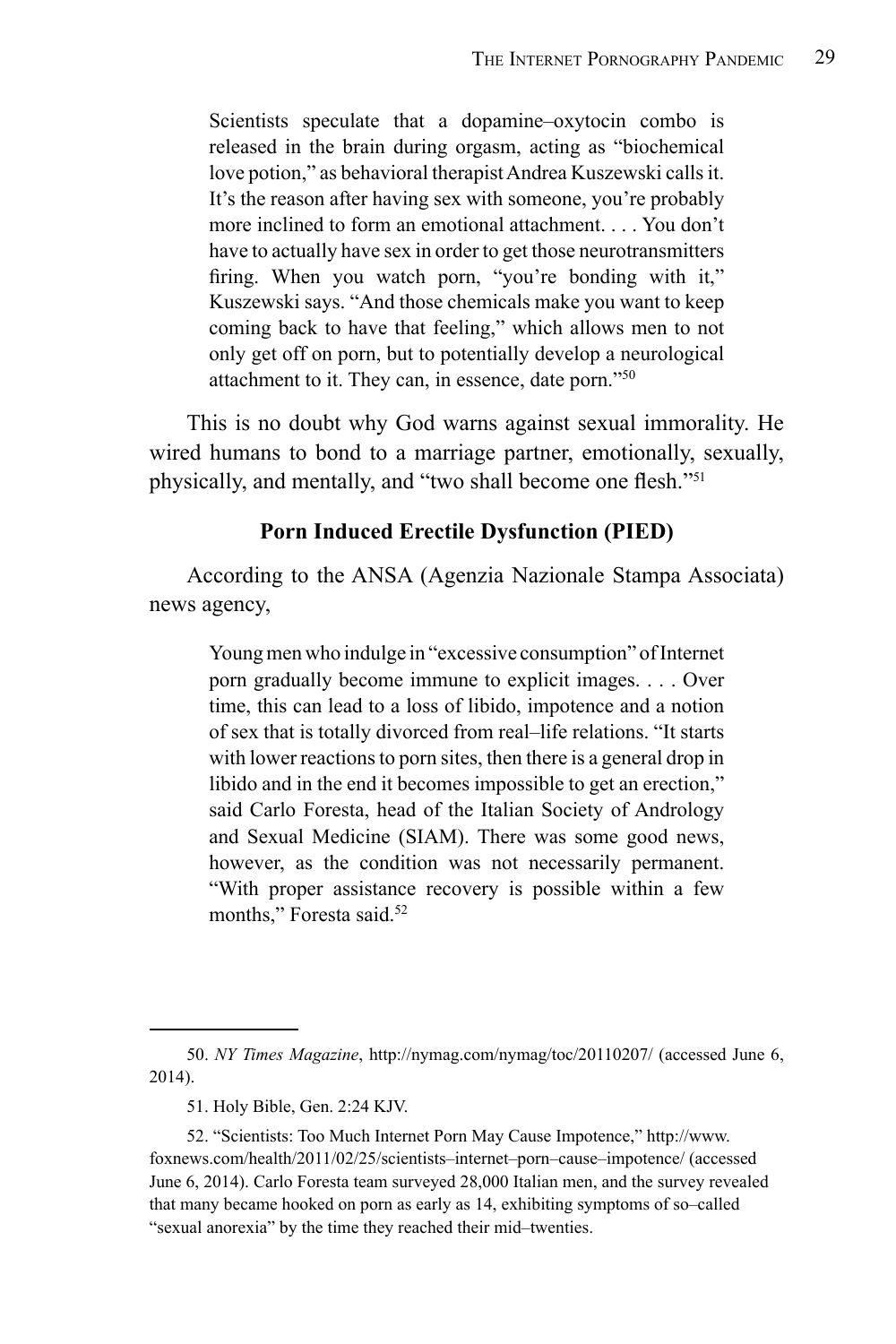#### **The Real World Consequences**

#### **Acting Out: Sexting**

In a hyper–sexualized world, it should come as no surprise that kids feel pressured to send provocative pictures and videos ("sext" messages), and to engage in sexual acts that they are not ready to handle emotionally, physically, or psychologically. In a 2008 national survey, 39% of all teens ages 13–19 reported that they have electronically sent or posted online, nude or semi–nude pictures or videos of themselves<sup>53</sup>

The following media excerpts depict this growing trend:

 One day last winter Margarite posed naked before her bathroom mirror, held up her cell phone and took a picture. Then she sent the full–length frontal photo to Isaiah, her new boyfriend. . . . Both were in eighth grade. They broke up soon after. A few weeks later, Isaiah forwarded the photo to another eighth–grade girl. . . . [T]hat girl slapped a text message on it. "Ho Alert!" she typed. "If you think this girl is a whore, then text this to all your friends." Then she clicked open the long list of contacts on her phone and pressed 'send' . . . .

"You can't expect teenagers not to do something they see happening all around them,' said Susannah Stern, an associate professor at the University of San Diego who writes about adolescence and technology. 'They're practicing to be a part of adult culture,' Dr. Stern said. 'And in 2011, that is a culture of sexualization and of putting yourself out there to validate who you are.  $\ldots$ ."

Like a real porn star, Becky is heavily made up and lying naked on the bed as the camera flashes. She could be just

<sup>53.</sup> The National Campaign to Prevent Teen and Unplanned Pregnancy, "Sex and Tech." Results from a survey of teen and young adults. (2008). The survey of those ages 13–26 was conducted by TRU, a global leader in research on teens and 20–somethings. The survey was fielded online to a total of 1,280 respondents—653 teens (ages13–19) and 627 young adults (ages 20–26) between September 25, 2008 and October 3, 2008. http:// thenationalcampaign.org/resource/sex–and–tech

<sup>54.</sup> J. Hoffman, "A girl's nude photo, and altered lives," *New York Times*, March 27, 2011.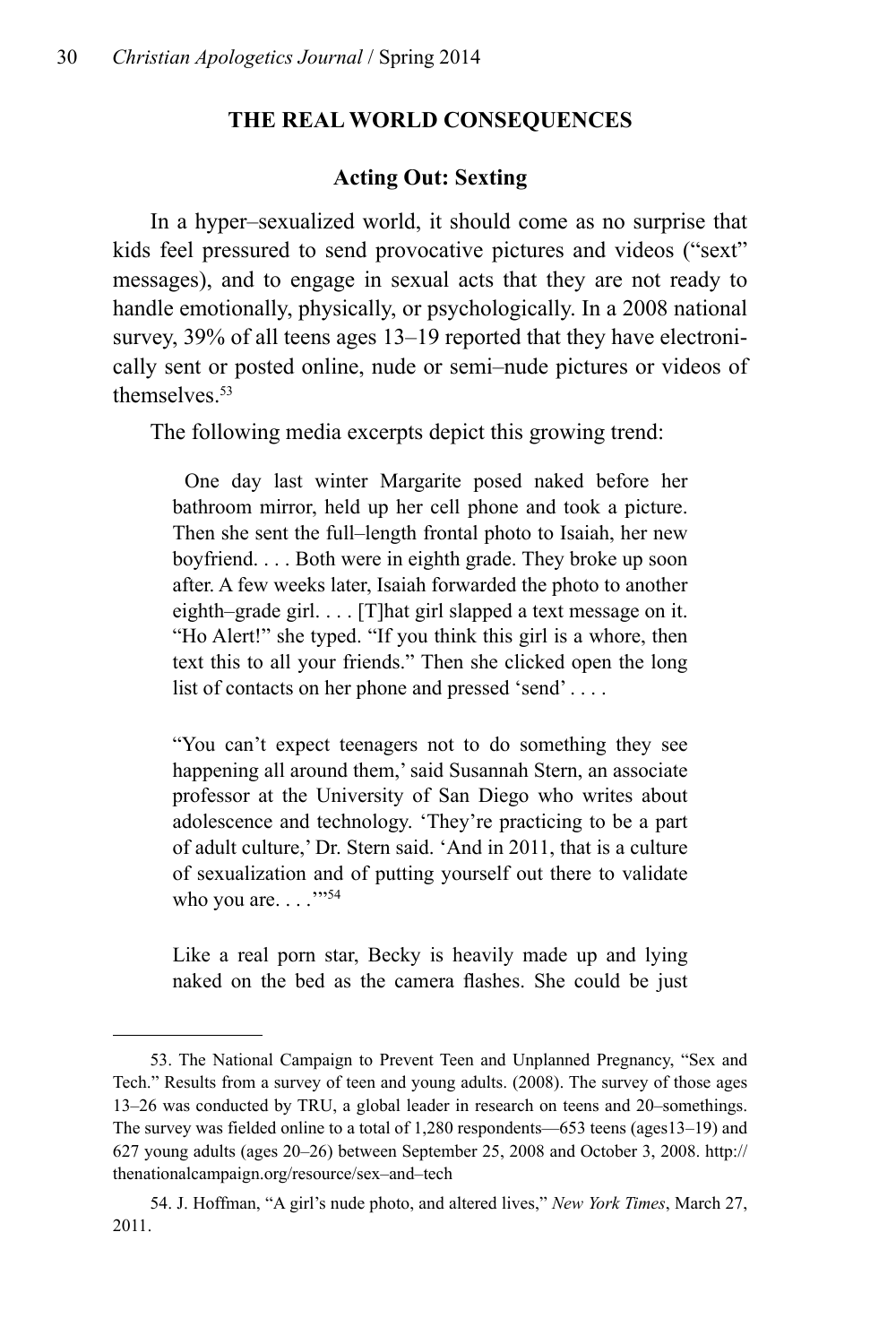another glamorous model as she poses provocatively with practiced moves. But she isn't. . . . Becky is just 17. . . . She's filming herself in a friend's bedroom. . . . Becky has not been coerced into this degrading behavior. She is posing on her own, taking photographs of herself not for profit—but for attention. Welcome to the deeply alarming new world of privileged British teenagers who have a growing obsession with pornography.  $\ldots$  .55

#### **Kids Acting Out Sexually Against Other Youth**

Current research suggest that exposure to pornography can prompt kids to act out sexually against younger, smaller, and more vulnerable children<sup>56</sup>

Kids themselves are engaging in risky behaviors and perpetuating the cycle of child sexual abuse. To make matters worse, a new genre of extreme pornography, termed 'gonzo' depicts beating and other forms of violence as part of the sex act.

Children as young as 5 are imitating sex acts at school because they are being allowed to stay up late and watch pornography, a senior MP has warned.  $\ldots$ <sup>57</sup>

Courts have seen the number of sex offense cases involving juvenile offenders rise dramatically in recent years…and treatment professionals say the offenders are getting younger and the crimes more violent. . . . Experts say certain trends emerge among the cases of children charged with sex crimes

<sup>55.</sup> Penny Marshall, "Generation sexting," *Daily Mail* (March 18, 2009), http://www. dailymail.co.uk/femail/article–1162777/Generation–sexting–What–teenage–girls–really– internet–chill–parent.html (accessed June 9, 2014).

<sup>56.</sup> See Olsen, "Natural Rewards, Neuroplasticity, and Non–Drug Additions"; Hilton, "Pornography addiction—a supernatural stimulus considered in the context of neuroplasticity"; John A. Hunter, Aurelio Jose Figueredo, Neil M. Malamuth, "Developmental pathways into social and sexual deviance," in *Journal of Family Violence,*  25 (September 2009 ): 141–148. See also a 2010 study conducted by the Internet Solutions for Kids and funded by the Centers for Disease Control Prevention, which finds viewing violent x–rated material may contribute to sexually aggressive behavior among 10–17 year olds. http://is4k.com/press–releases/violent–pornography–linked–to–sexually– aggressive–behavior–in–children–and–adolescents/.

<sup>57.</sup> Staff reporter, "Five–Year Olds 'Are Imitating Net Porn,'" *Daily Mail* (UK), November 20, 2009.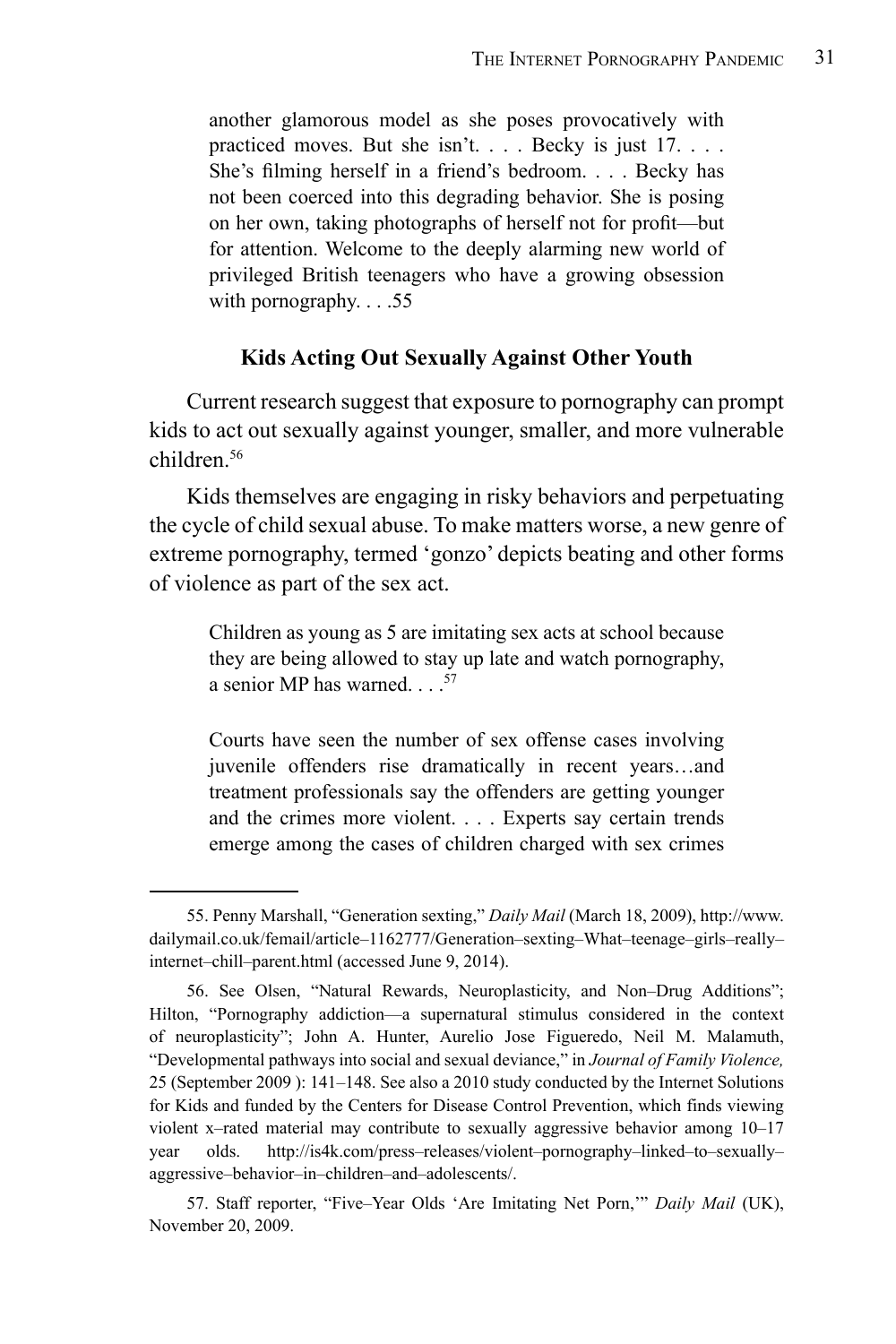against other children. Many estimates range from 40% to 80% were molested themselves. And 42% have been exposed to hardcore pornography, the Office of Juvenile Justice and Delinquency Prevention, an arm of the U.S. Department of Justice, said in a 2001 report.<sup>58</sup>

#### **Sex Trafficking**

Many people are under the false assumption that trafficking only happens in other parts of the world, but the United Nations estimates that out of the more than 1.8 million children who are exploited as part of the illicit commercial sex market each year.

According to Ernie Allen, President of the International Center for Missing and Exploited Children,

Today, Internet sites market and advertise children and adults for sex, and consumers shop from the privacy of their homes or hotel rooms. And these sites are largely granted immunity by our laws. For the traffickers this is easy, low risk, and enormously profitable because of huge consumer demand. And the customers do not match society's stereotype. They don't look like criminals. They are doctors, lawyers, business executives, teachers, coaches. And they are rarely treated like criminals by prosecutors. We have to hold them accountable and attack the demand for sex with children. And we have to address the fact that the infrastructure for this insidious business is the Internet.<sup>59</sup>

Dr. Laura Lederer, a sex trafficking expert, concluded from her research "Sex Trafficking and Illegal Pornography—Is there a Link?" that there are four clear links between pornography and the growing sex trafficking industry:<sup>60</sup>

<sup>58.</sup> K. Kurtis, "Sex Offenders Younger, More Violent," *Associated Press*, June 9, 2007.

<sup>59.</sup> Ernie Allen, opening remarks as a panelist at the Leadership Seminar, "Child Sexual Exploitation Online: The Challenges of the Evolving Internet" (National Prayer Breakfast, Washington DC, February 6, 2014.)

<sup>60.</sup> Laura J. Lederer, "Sex trafficking and illegal pornography—Is there a link?" (Pornography Harms: Capitol Hill Briefing, June 5, 2010). See https://www.pornharms. com.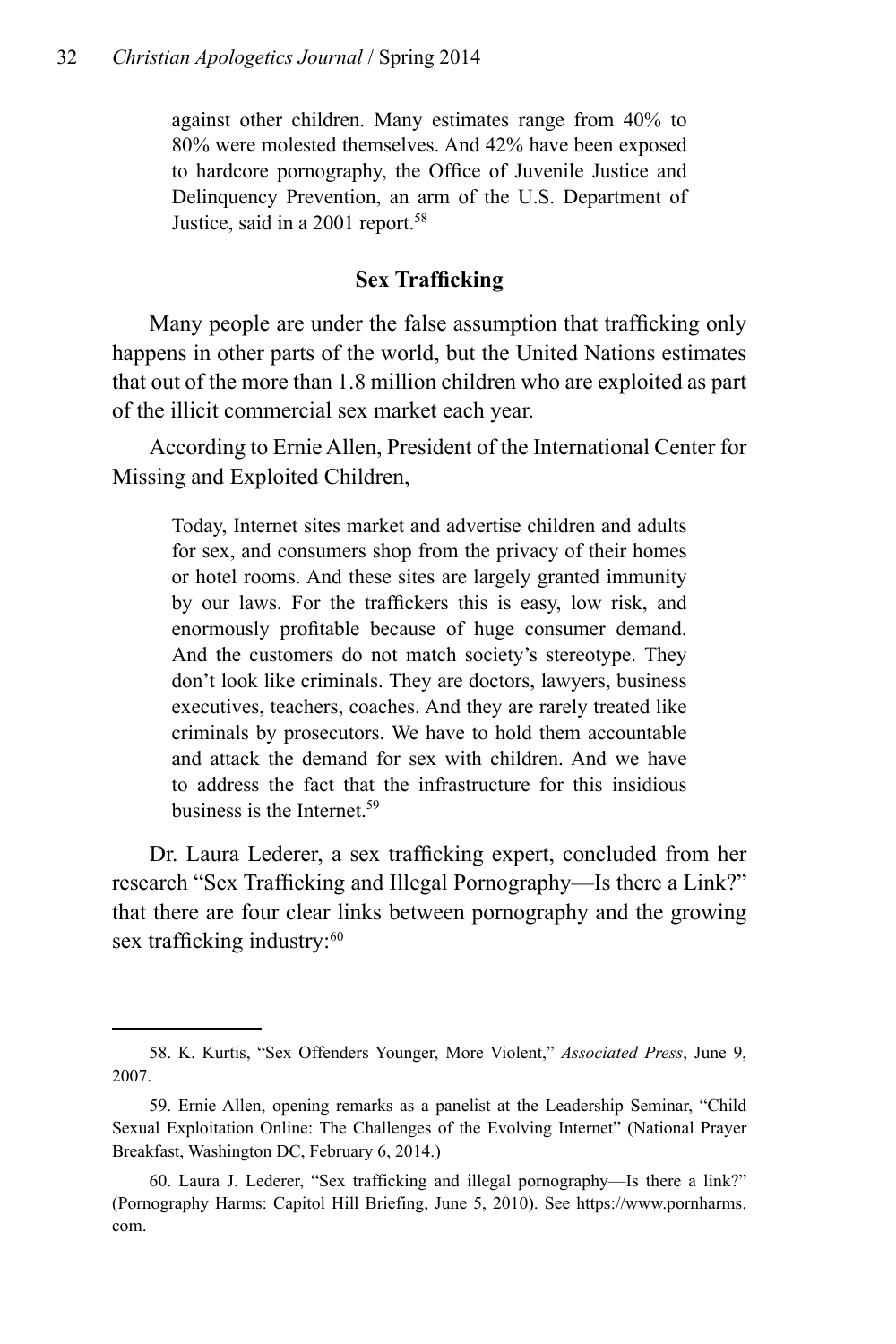- 1. Some types of pornography actually are sex trafficking. . . . Pornography industry insiders note that the production of pornography often matches the very definition of "severe forms of trafficking,"—force, fraud or coercion are used to prompt the performance of those featured in pornography. . . .
- 2. Some men are trafficking and/or exploiting women and children and recording the acts they perform. . . . In a study by the Poppy Project in U.K., women had photographs taken of them by traffickers/pimps . . . while a gang–rape was taking place. Women also reported that in the places where they were trafficked pornography was constantly available to men buying sex.
- 3. Pornography is used in sex trafficking and the sex industry to train women and children what to do. . . . In another survey in the U.K., 35% of trafficked women were exposed to pornography, including being shown pornography to 'groom' them into prostitution.
- 4. Pornography creates and provides rationalizations for exploiters as to how and why their sexually exploitive behaviors are acceptable. . . . Norma Hotaling . . .believed that pornography . . . normalize[s] prostitution and commercial sexual exploitation . . . , allowing men to more freely engage in these criminal activities."

The sad reality is that Internet pornography, particularly that of an extreme, deviant and violent nature, fuels the demand for sex slaves. Dr. Richard Land, President of Southern Evangelical Seminary and former President of the Southern Baptist Convention's Ethics & Religious Liberty Commission, told this author that unquestionably, "I believe that Satan has discovered that the most powerful weapon he has to destroy individuals, families, and American society is hard core internet pornography. Hard core pornography is the propaganda and advertising campaign that generates epidemics of sexual exploitation of women and children and creates an ever increasing demand that is fulfilled through sex traffic."<sup>61</sup>

<sup>61.</sup> Richard Land, interview with the author, June 18, 2014.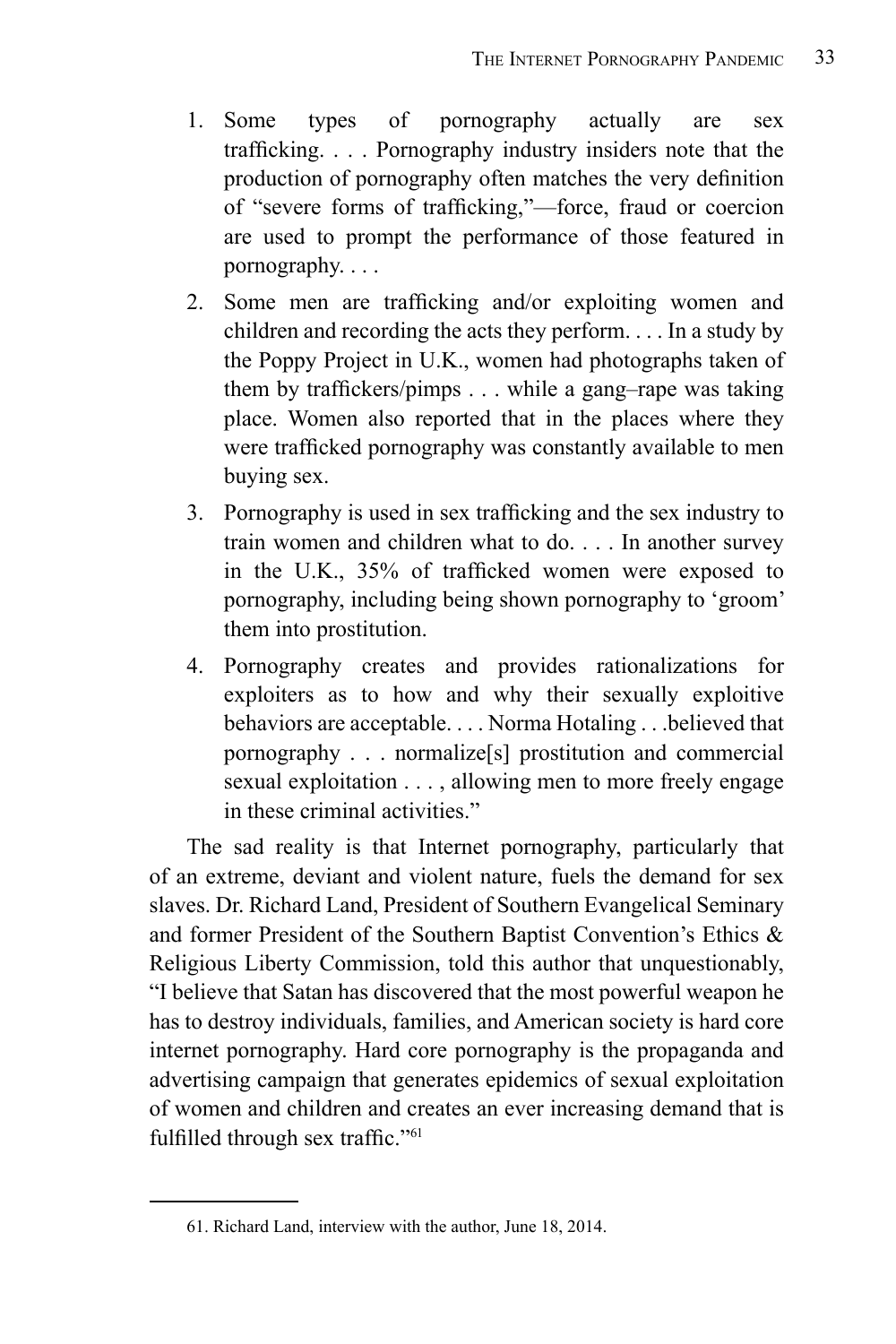# **The Routes to Resolution**

No matter how hard we try, we cannot completely protect ourselves and our loved ones in a culture that permits sexually exploitive pornography to flourish. We must all take responsibility for what has happened and join together to stop this pandemic. After having sacrificed almost two generations of children to the destructive harms of Internet pornography, it is time we collectively say "enough is enough!" We must educate parents, families, therapeutic practitioners, educators, clergy, corporate leaders, government leaders, and law enforcement about the devastating social consequences of pornography's ubiquity in the Internet age.

A spectrum of prevention starts with one person, one family, one community, and one nation at a time to bring about widespread cultural change. Much of the groundwork has already been laid over the past twenty years.62 A preventative approach to create and sustain a safe, entertaining, and informative Internet environment in which children are protected from sexual predators and intrusive pornography should engage:

- 1. Responsible Adults—Raise public awareness of the threat of Internet pornography, sexual predation, and the sexual exploitation of children in order to educate, empower, and equip the public, especially parents, educators, and caring adults to proactively protect children under their care.
- 2. Public sector—Promote legal solutions by calling for aggressive enforcement of existing laws and enactment of new laws to prevent the exposure of children to pornography and sexual predators via the Internet.
- 3. Private sector—Encourage the Internet industry to comply with federal laws, implement viable technological solutions, best practices and family–friendly corporate policy to reduce and prevent these threats.
- 4. Church and Faith–Based Communities—Elevate the call and commitment to bring biblical truth, light, healing, hope, and

<sup>62.</sup> EIE multi–pronged Internet Safety prevention model was launched in 1995 to support its mission to make the Internet safer for children and families.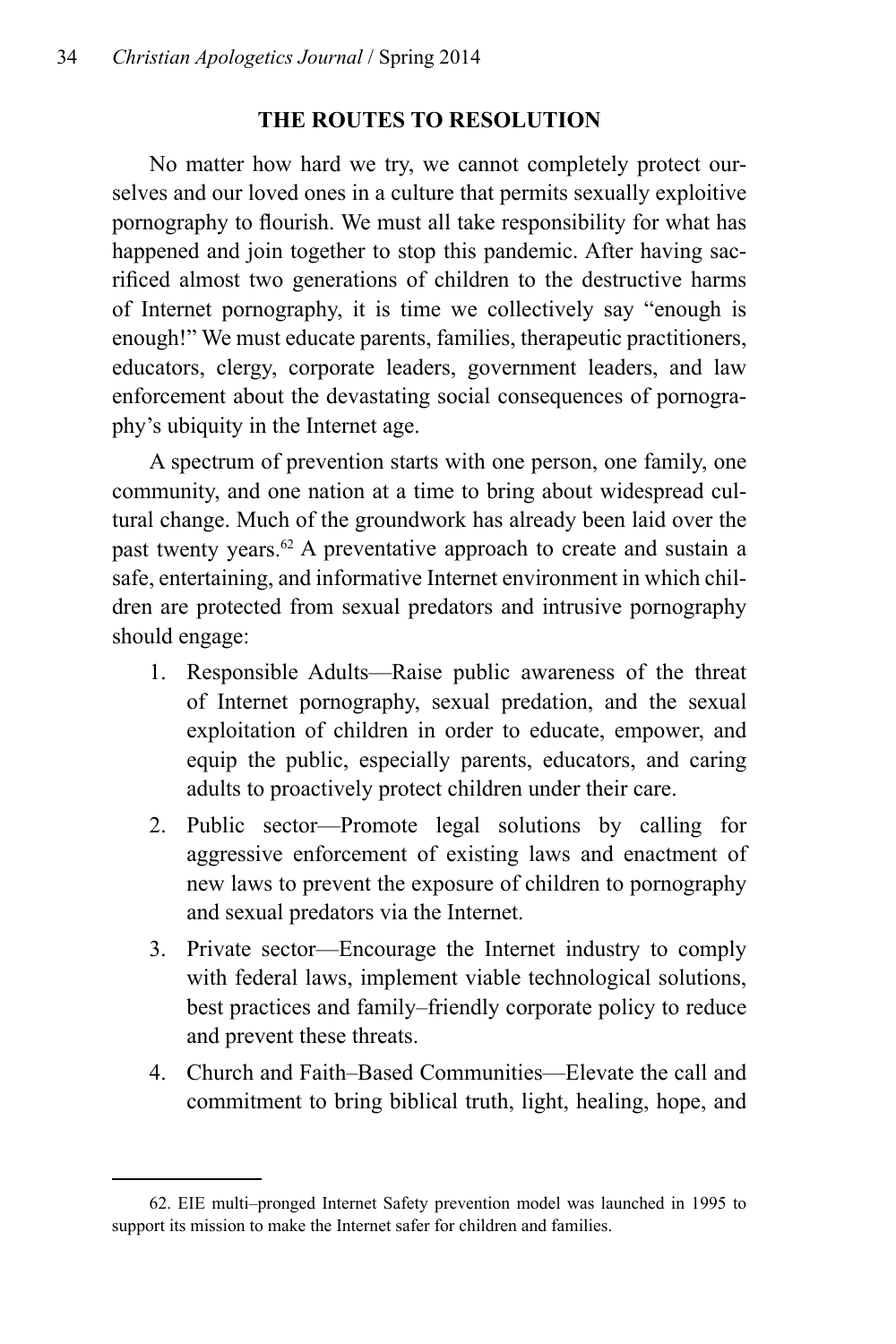help to individuals, marriages, families, communities, and nations.

This strategy of a shared responsibility has been adopted by many national leaders worldwide; however, the strategy only works if each sector is actively performing its role. Protecting our children online and offline from sexual exploitation should be at the top of our list of national priorities. However, in America, significant gaps exist between the Internet's dangers to children and the level of enforcement and industry–driven action dedicated to protecting children. As a result, Internet–initiated crimes and dangers directed at young people have continued to grow exponentially, threatening the safety, security, and quality of life for children and families globally.

#### **Role of Responsible Adults—Parents, Educators, and Child Caregivers**

In this ever–changing cyberworld, parents, educators, community, and youth leaders have, by necessity, shouldered the entire responsibility to protect children under their care against lurking Internet dangers and criminal activity. Parents are the first line of defense to safeguard their children's innocence against such wickedness. Unfortunately parents are often overwhelmed, ill–informed, or ill–equipped about the nature of the threat and the resources available to help them. Sadly, even parents who are committed to being good cyber parents to ensure their children's safety in the digital world have a hard time keeping up with emerging technologies such as snap chat, smart phone apps, Instagram, and social media.

No parent or caring adult, much less an innocent child, is a match for the unscrupulous criminal behavior of a pornographer, sexual predator, or trafficker. In 2012, 44% of teens surveyed admitted they have looked at something online of which their parents would not approve. Of these, 81% said this has happened at home, and 48% said it has happened at home when their parents were home.63 While parents must proactively protect their children online when using any Internet–enabled device, parental controls tools are sadly underuti-

<sup>63.</sup> Cox Communications, "Tween Internet safety survey," June 2012. http://www. cox.com/wcm/en/aboutus/datasheet/takecharge/tween–internet–safety–survey.pdf (accessed June 9, 2014).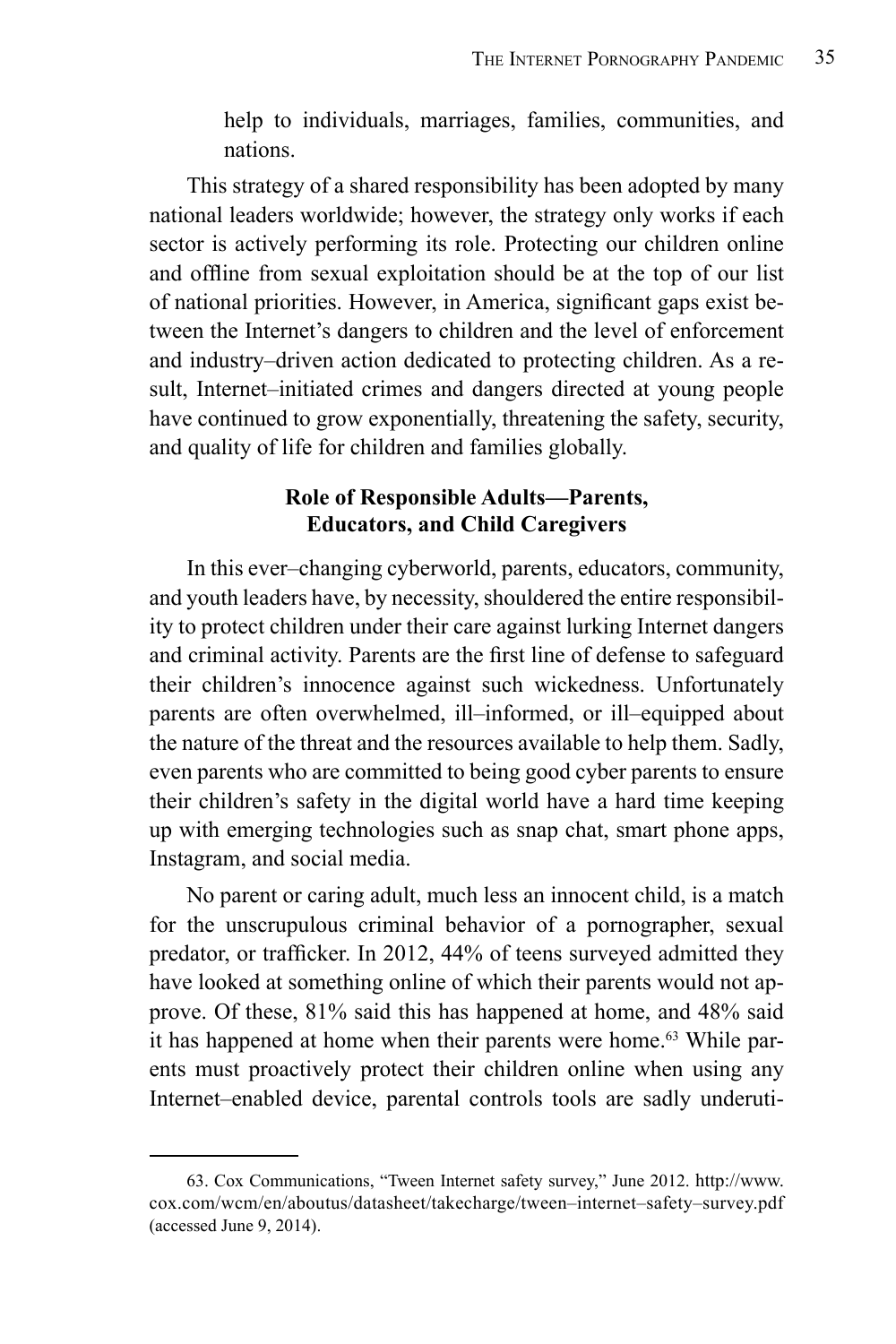lized. 28% of parents have installed software on computers to prohibit certain website visitation, only 17% have the same software on mobile devices, only 15% have the same software on gaming consoles, 18% according to parents and 11% to tweens.<sup>64</sup>

Internet safety educational resources and programs are readily available online for both youth and adults alike.<sup>65</sup> The National Center for Missing & Exploited Children's NetSmartz program and iSafe's K–12 safety curriculums are both excellent programs for youth of all ages. Additionally, Enough Is Enough created the Internet Safety 101 Programin partnership with the U.S. Department of Justice, designed to educate, equip, and empower parents, educators, and caregivers to protect children from online pornography, sexual predators, and cyberbullies, as well as cyber–security risks and dangers related to social networking, online gaming, and mobile devices. The comprehensive program motivates and equips responsible adults to implement safety measures, including parental control tools on all Internet–enabled devices used by children.<sup>66</sup>

#### **Role of Public Sector**

As previously mentioned, the government has failed to live up to its responsibility of protecting America's children due to its lackadaisical enforcement of obscenity laws, and the Supreme Court's failure to uphold the Child Online Protection Act. In 2000, the Child Online Protection Commission, on which this author had the honor to serve, made several recommendations to Congress including that

Government at all levels fund aggressive programs to investigate and prosecute violations of obscenity laws [... in order to] supplement the Government's existing effort

<sup>64.</sup> Ibid. "A total of 876 online interviews were conducted among tweens ages 10–13 and parents of tweens ages 10–13."

<sup>65.</sup> Consumers should educate themselves about which program would best suit their needs.

<sup>66.</sup> The Internet Safety 101 Program was funded by Congress and created in response to the COPA Commission's recommendation that the "Government and the private sector should undertake a major education campaign to promote public awareness of technologies and methods available to protect children online." It is an evidence–based adult curriculum that is comprised of a four–part plug 'n play DVD series, workbook, Rules 'N Tools book and website (internetsafety101.org) and can be used individually or as a small group study.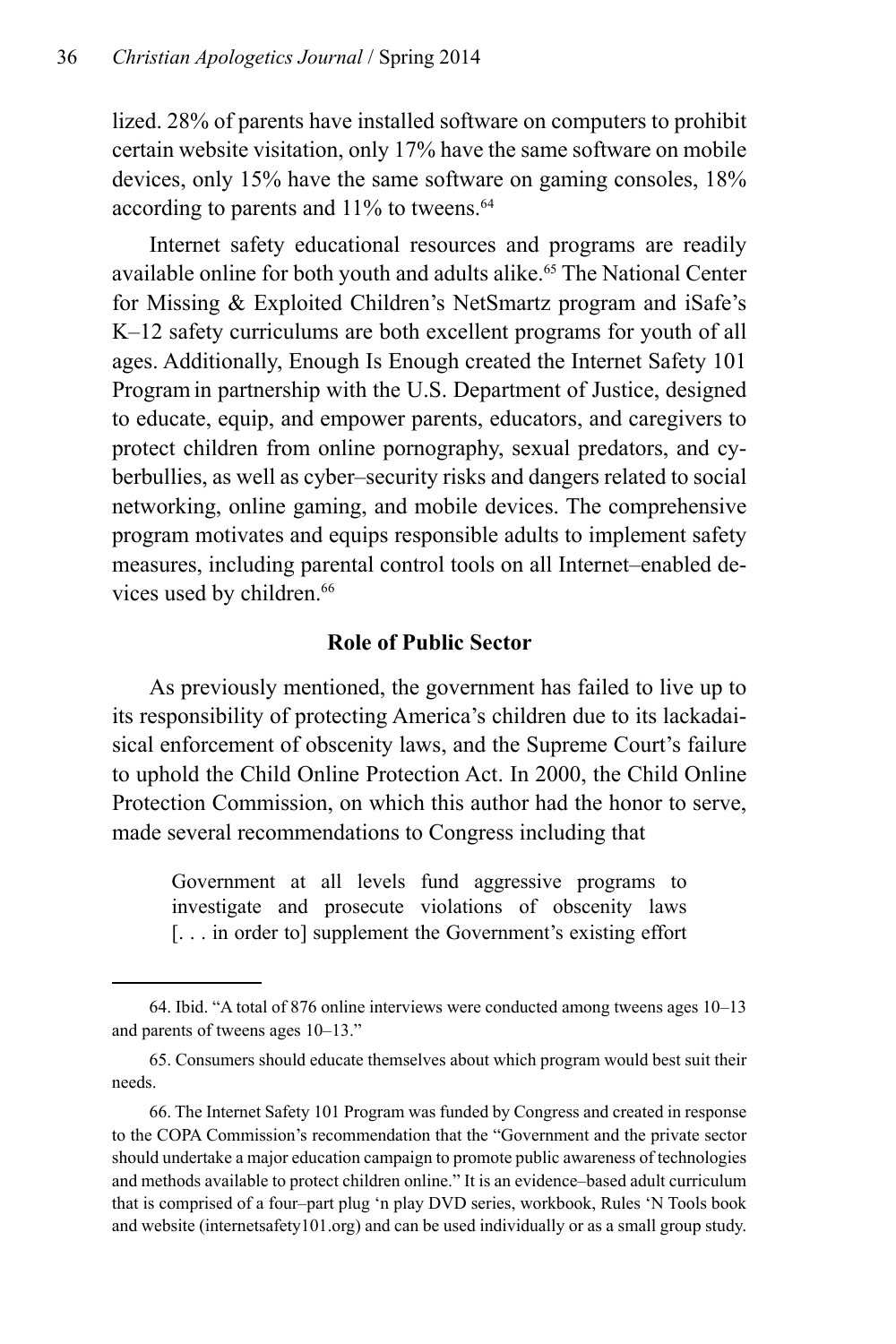to investigate and prosecute child sexual exploitation, sexual abuse, and child pornography . . . . Such a program should be of sufficient magnitude to deter effectively illegal activity on the Internet<sup>67</sup>

The implementation of this recommendation is as necessary today as it was in 2000. In order to "deter illegal activity on the Internet," the government must prioritize and adequately fund at both the state and federal levels the aggressive enforcement of obscenity laws. This will not be easy. Some online purveyors of prosecutable obscene material may follow the path of child pornographers, sex traffickers, and other criminal enterprises by using sophisticated anonymizing tools to try to cover their tracks. Child pornographers often gravitate to "Deep Web" sites that cater to their perversion, such as Lolita City, Hard Candy, Jailbait, PedoEmpire, and others, which accept payment in unregulated virtual currencies such as Bitcoin.<sup>68</sup> Nonetheless, law enforcement officials must receive the training and manpower to take on this task. This is a moral imperative.

#### **Role of the Private Sector**

The World Wide Web has transformed from a collection of websites to a full–fledged communicative platform, changing *where* and *how users* interact, share, and seek information. "Web 2.0" represents a paradigm shift in the way the Internet is used, facilitating creativity, information sharing, online communities, and collaboration among users. Children can upload and download content, videos, and photos through the use of any Internet–enabled devices and can communicate with an unlimited number of friends and strangers, challenging the ability of parents to monitor their Internet activities and access.

In United States, the Internet is completely open and free, which is essential. The U.S. based Internet industry has historically maintained the position that it is up to parents to manage Internet access for their children based on their family's values. Best practices and corporate family friendly policies have evolved over the past twenty years

<sup>67. 2000</sup> *Final Report* (available at http://www.copacommission.org/report/ recommendations.shtml.)

<sup>68.</sup> Ernie Allen, "Child Sexual Exploitation Online: The Challenges of the Evolving Internet" (speech, Leadership Seminar, National Prayer Breakfast, Washington DC, February 6, 2014.)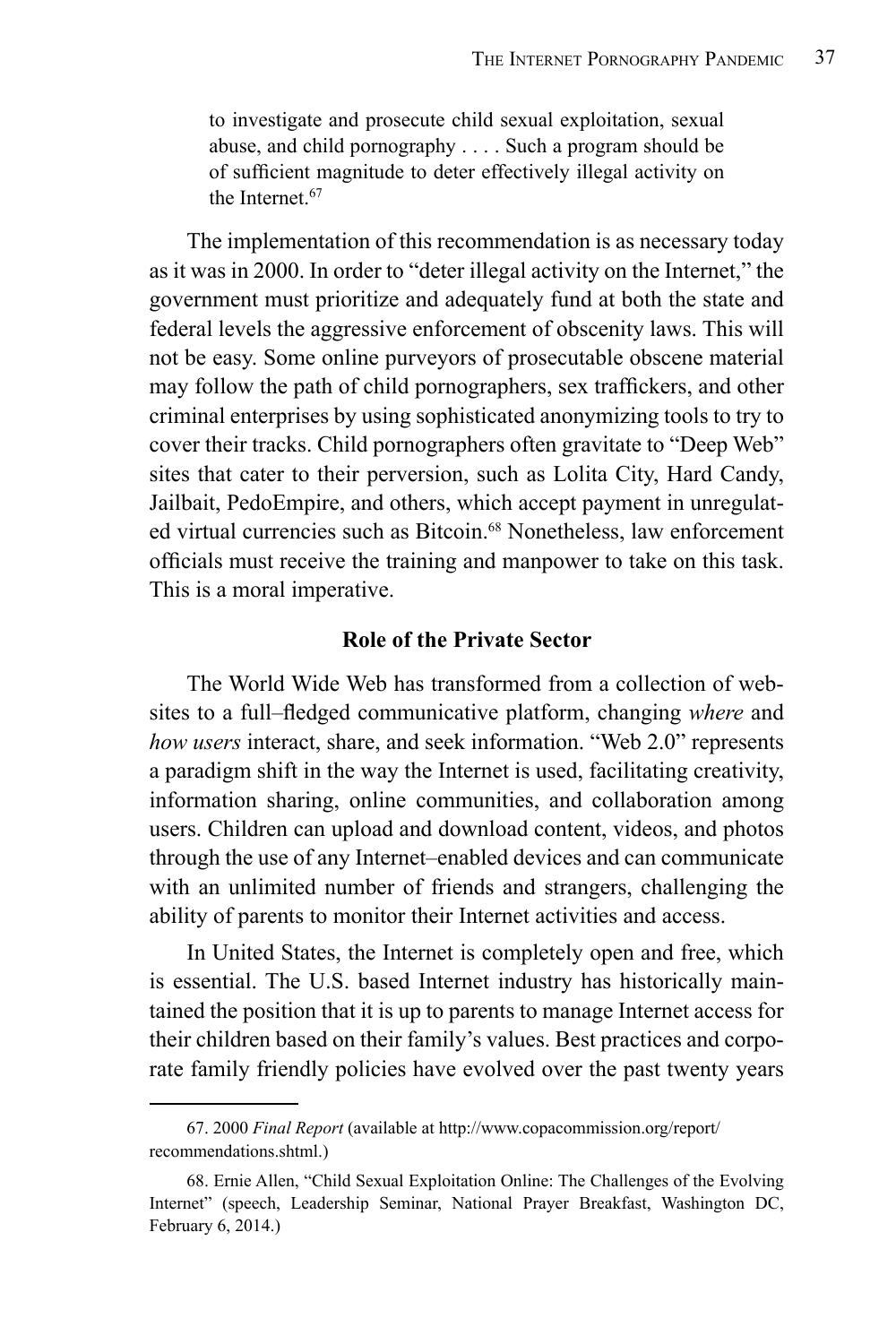to deal with the growing challenges and dangers to children on the Internet. Great advancements continue to improve the array of safety features and tools available, such as filtering, monitoring, and time limiting software to help parents, schools, and others responsible for safeguarding youth online. It is important to note that there is no silver bullet to protect children online. That said, current filtering technology is highly effective at blocking pornographic material. However, it does not work if it is not turned on. As previously mentioned, parental control tools for laptops, smartphones, tablets, gaming, and music devices are under–utilized by consumers.

Some countries, such as Russia, have already implemented measures to stop the free flow of pornography via the Internet's public airways. These efforts would not work in the U.S. since they are a form of censorship. However, a model adopted in the United Kingdom could indeed work in the U.S. In the summer of 2013, Great Britain's Prime Minister, David Cameron, who proclaimed that pornography was 'corroding childhood', proposed a voluntary national filtering program in the UK, that would not deny access to pornographic content but would require subscribers to take an affirmative step to get it. Key aspects of the UK proposal include the following:

Internet enabled device or internet–based service sold or supplied into the consumer market and likely to be owned or used by children or young people should, by default, come with filtering and blocking software preinstalled and operational to provide protection against exposure to adult content. An age–verified adult ought to be able to modify the preinstalled protective program settings or abandon them altogether, otherwise the defaults should remain; . . . UK– based web hosting companies should ensure publishers making pornography available within the UK have an effective age verification process in place.<sup>69</sup>

All four major ISPs in the UK, which account for approximately 95 percent of the market, have implemented the new sign–up proce-

<sup>69.</sup> See John Carr's blog at http://johnc1912.wordpress.com/2013/11/18/online–child– safety–big–things–happening/citing Prime Minister David Cameron's speech outlining the UK initiative. Entire speech can be found at https://www.gov.uk/government/speeches/ the–internet–and–pornography–prime–minister–calls–for–action. As of the writing of this article, not all the measures called for by Cameron have come to pass.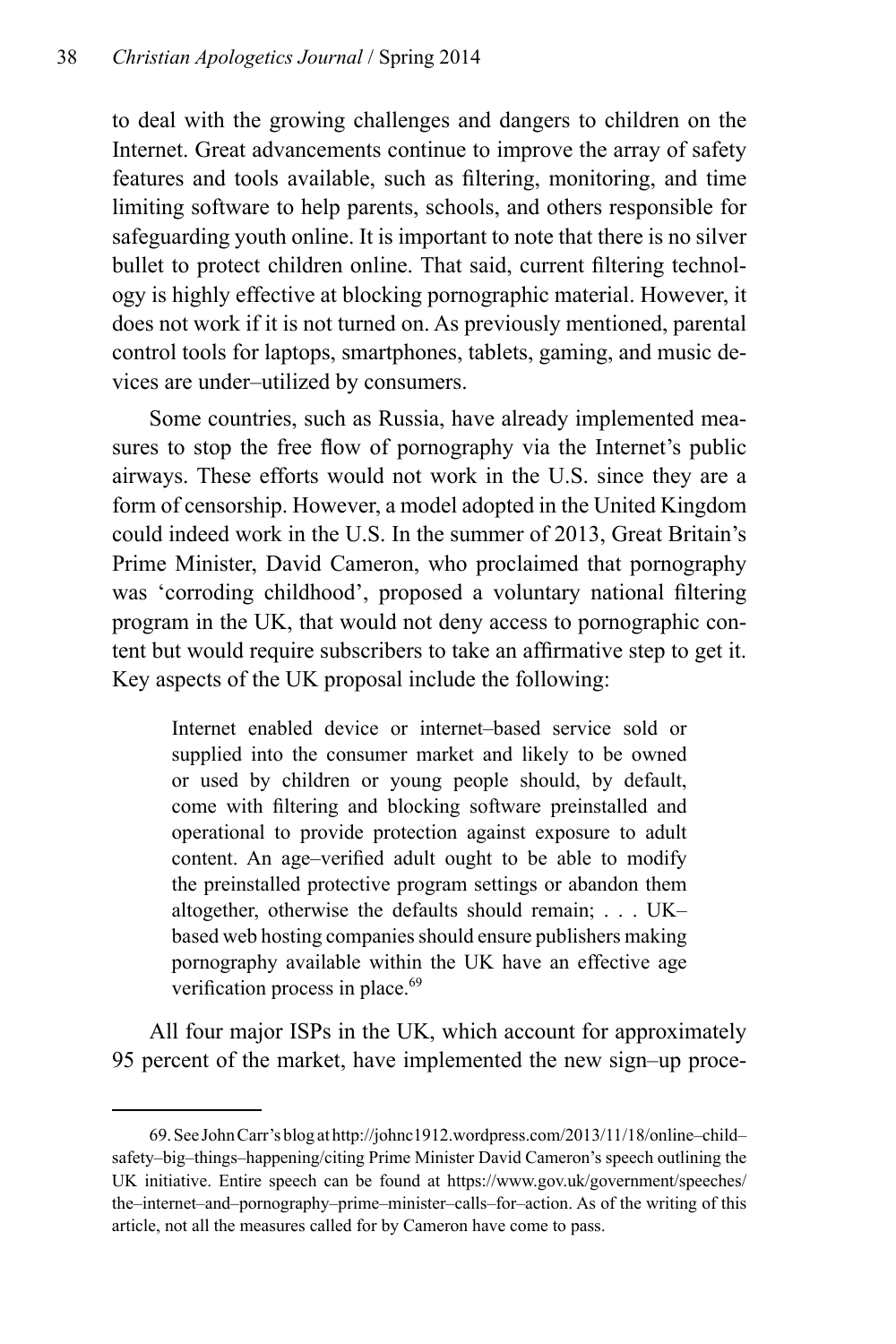dure for new customers. Existing customers can also ask for the new filters/arrangements to be applied to their account immediately. By the end of 2014, every existing customer will have been asked by their ISP whether or not they want to use the filters—and they will have to make a decision. All this is at zero cost to the customer.<sup>70</sup> Additionally, Starbucks and McDonalds, both U.S.–based corporations, voluntarily comply with a "no porn via Wi–Fi" policy in the U.K., but they have not yet done so in America, despite having been formally requested to do so by this author.<sup>71</sup>

These recent events in other nations have given rise to efforts to compel the private sector to become more pro–active about the pornography pandemic. This is about corporate choice, not censorship. Despite the progress being made in the UK and Australia, many U.S. Internet industry leaders in this country have made it clear that they would fight any efforts to implement a model similar to the voluntary UK model $^{72}$ 

#### **"Project Wilberforce"**<sup>73</sup> **A New Era is Dawning**

William Wilberforce once said, 'You may choose to look the other way, but you can never say again that you did not know." Like Wilberforce, we have the ability to create a better world, a "beloved" community in which all people are respected with the dignity of which Jesus of Nazareth spoke. Wilberforce's main life goals were to abolish

72. The UK model is similar to a proposed voluntary ISP Code of Ethical Conduct EIE introduced at the Children's Online Summit in 1997, which was rejected by the U.S. based Internet industry at that time. Donna Rice Hughes and Pamela Campbell, "Kids Online: Protecting Your Children in Cyberspace" (Grand Rapids, MI: Revell, 1998), 190– 191. See also http://www.enough.org/objects/ISP\_Code\_of\_Conduct–1.pdf.

<sup>70.</sup> John Carr, email communications with author, May 14, 2014.

<sup>71.</sup> Enough Is Enough sent formal letters to the CEO's of McDonalds and Starbucks on April 9, 2014. This author is in receipt of a response by McDonald's senior director, Public Affairs, expressing, "As a responsible business, we appreciate your concern and are looking into options for effective filtering in the U.S." (May 28, 2014). Depending on the responses and outcomes of McDonald's and Starbuck's actions, Enough Is Enough is planning a "Porn Free Wifi" campaign to raise public awareness and support for each company respectively to implement effective filtering for their free Wifi access. See "Porn Free Wifi" campaign, http://www.enough.org/inside.php?id=1BEARIW5W (2014).

<sup>73.</sup> The vision of Enough Is Enough's "Project Wilberforce" is to abolish the Internet– enabled sexual exploitation of children and adults and restore a culture of dignity and respect. See http://www.enough.org/inside.php?id=1GHCH052.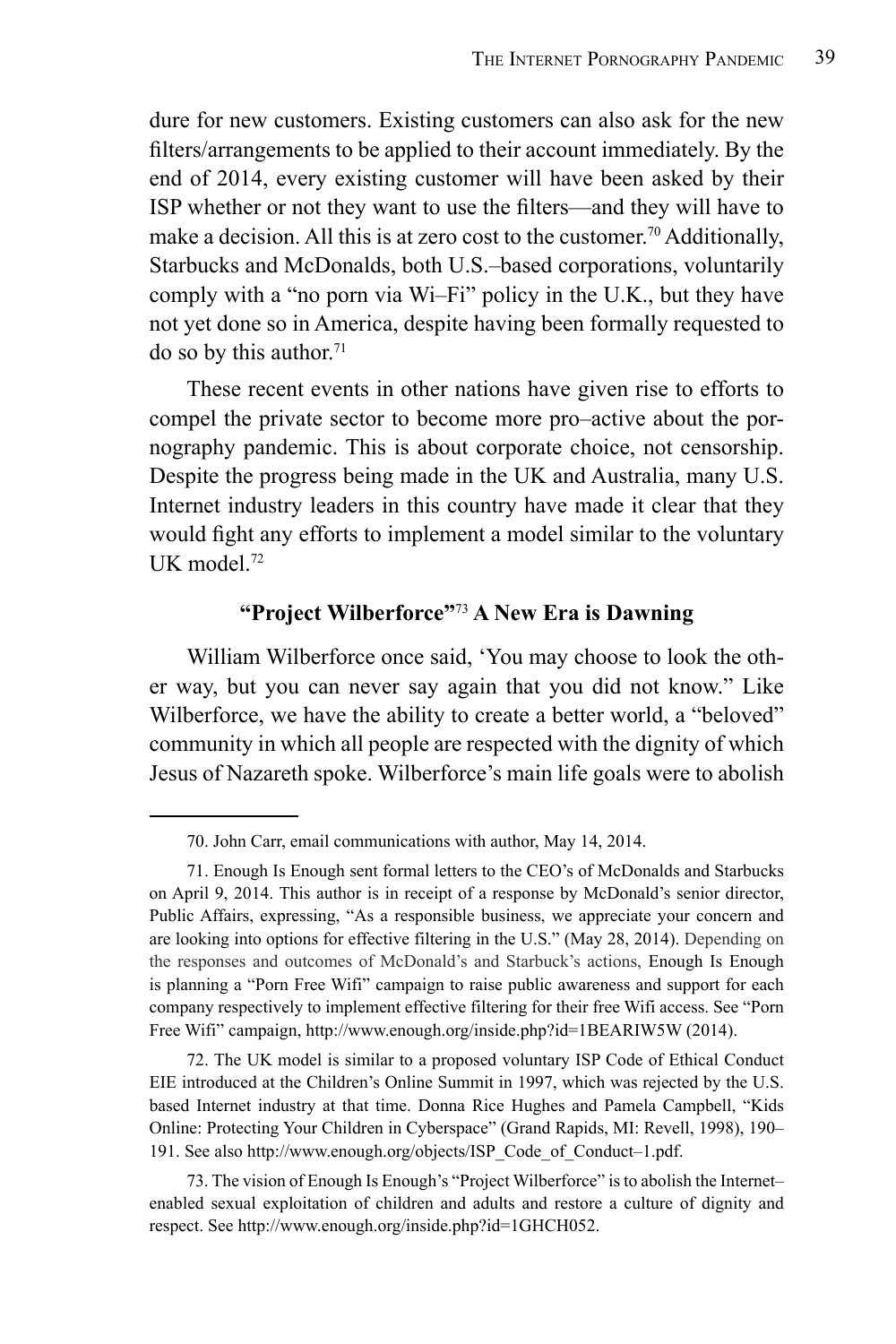slavery and to restore manners and decency in England. In eighteenth century England, these goals were seemingly impossible, yet he succeeded.

Making the Internet safer for children and families and winning the war against pornography seems every bit as impossible today as the social injustices and challenges of Wilberforce's era. Just as mainstream businesses profited from the slave trade in eighteenth century England, mainstream businesses including some Internet giants, cable companies and major hotel chains are profiting from the multi–billion dollar commercial pornography industry.

It is critical to implement a two–sided approach as did Wilberforce—fighting against a social evil (slavery) and promoting a social good (manners). Battling the social evil of obscene pornography and its related offspring, including child pornography, sexual predation, pedophilia, sex trafficking, and the commercial sex industry, must be balanced with promoting its counterpart, a culture where "all people are respected and valued; for a childhood with a protected age of innocence; for healthy sexuality; and, for a society free from sexual exploitation."74 It is vital that we uphold a culture in which virtues such as dignity, respect, honor, kindness, modesty, and chivalry are celebrated.

A primary goal of Project Wilberforce is to create a much needed social and cultural shift, or "Tipping Point," in attitudes regarding the unrelenting harms of Internet pornography. A change in public perspective about the social costs of pornography is essential. It is time to change the way America thinks about pornography. Remember when it was okay to drive without a seatbelt, drink and drive, litter our roads, hold a child in your lap instead of using a car seat, or smoke in public areas? What happened to reverse these dangerous trends? A movement happened. A movement is accomplished through the voices and actions of many people. The successful campaign against the tobacco industry and smoking is a recent example.

Currently, leaders from pro–family, anti–sex–trafficking, child sex abuse prevention, anti–pornography and child advocacy organizations, together with professionals from medical, psychiatry, psychol-

<sup>74.</sup> Enough Is Enough, Mission statement, http://www.internetsafety101.org/ abouteie.htm.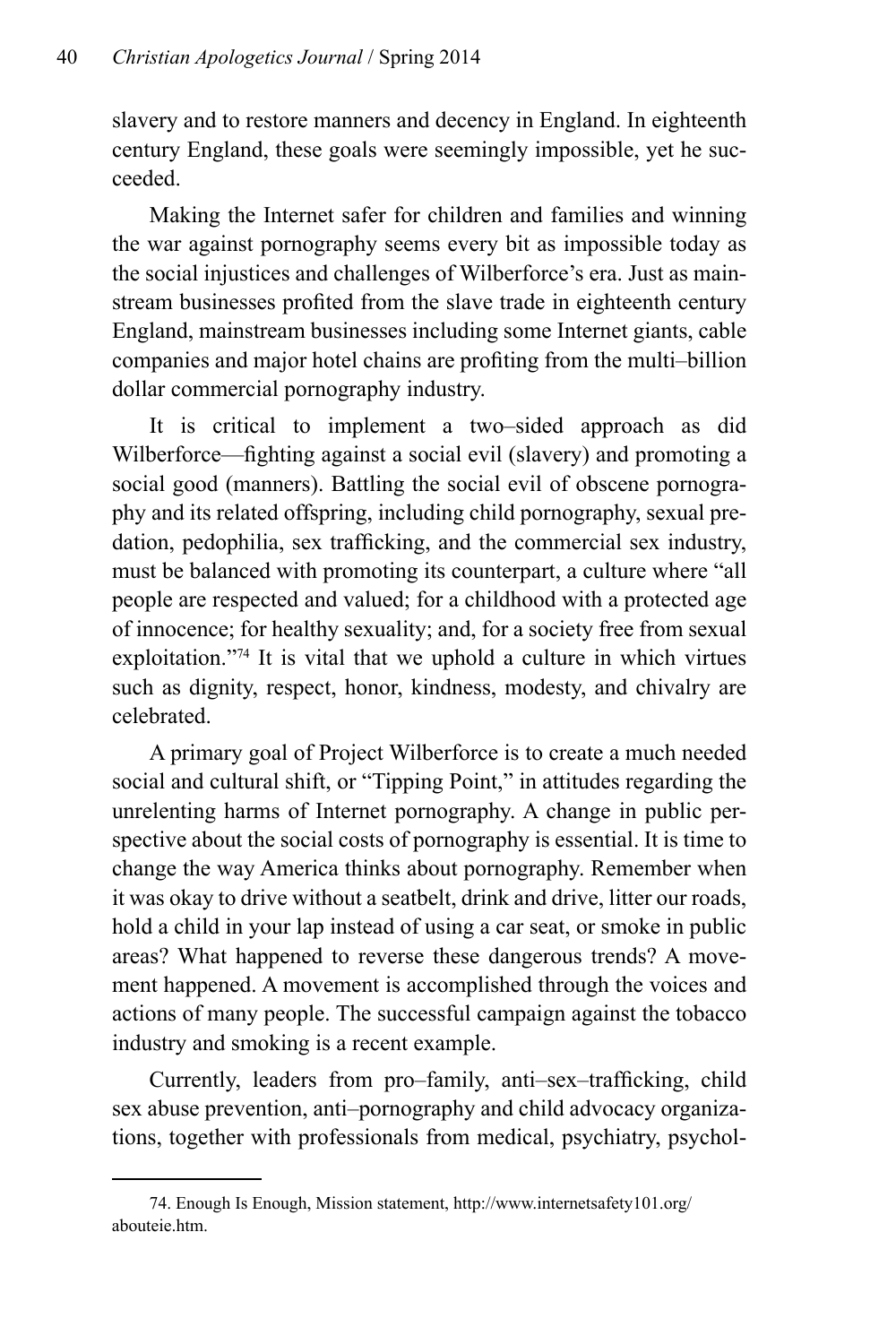ogy, sociology, and law are collaborating to elevate the harms of pornography from not only a moral issue but also to a rapidly growing public health pandemic.

Additionally, the success of Prime Minister Cameron's efforts to engage the Internet ISP's to proactively protect youth from online pornography provides a foundation for other nations, including the U.S., to adopt a similar model.

It took Wilberforce and his band of friends, The Clapham circle, a lifetime to bring about the end of slavery and child labor in the U.K. Their heroic efforts were birthed and bathed in prayer and in an expectant faith that God would ultimately bring victory to their noble cause.

#### **Role of the Church and Faith–based Communities**

Society's problems are not solely our government's problem. It is the church's problem. Sadly, many of today's cultural problems are the consequences of the failure of the church to function in society as God intends. America has abandoned its spiritual roots and the vision of our nation's founding fathers. As a result, America is in a moral free fall. Spiritual renewal and revival must be steeped in prayer and begin with repentance. "If my people, which are called by my name, shall humble themselves, and pray, and seek my face, and turn from their wicked ways; then will I hear from heaven, and will forgive their sin, and will heal their land" (2 Chron. 7:14 KJV). It starts with us—our own lives, our children, our family, our community, our local congregation. It is our problem.

First and foremost we must remember that this is a spiritual war a battle between good and evil. Jesus said in John 10:10 that "Satan comes to kill, steal and destroy, but I come that they might have life." It is the power of the Gospel of Jesus to redeem, to save, to heal, and to restore broken lives. In Luke 4:18, Jesus proclaimed the good news: "The Spirit of the Lord is upon me, because he hath anointed me to preach the gospel to the poor; he hath sent me to heal the brokenhearted, to preach deliverance to the captives, and recovering of sight to the blind, to set at liberty them that are bruised." As Christ's ambassadors and His Body on earth, followers of Jesus are called to bring this redemptive gospel message to a lost and broken world and to be salt and light in a wicked and perverse generation. The Bible ex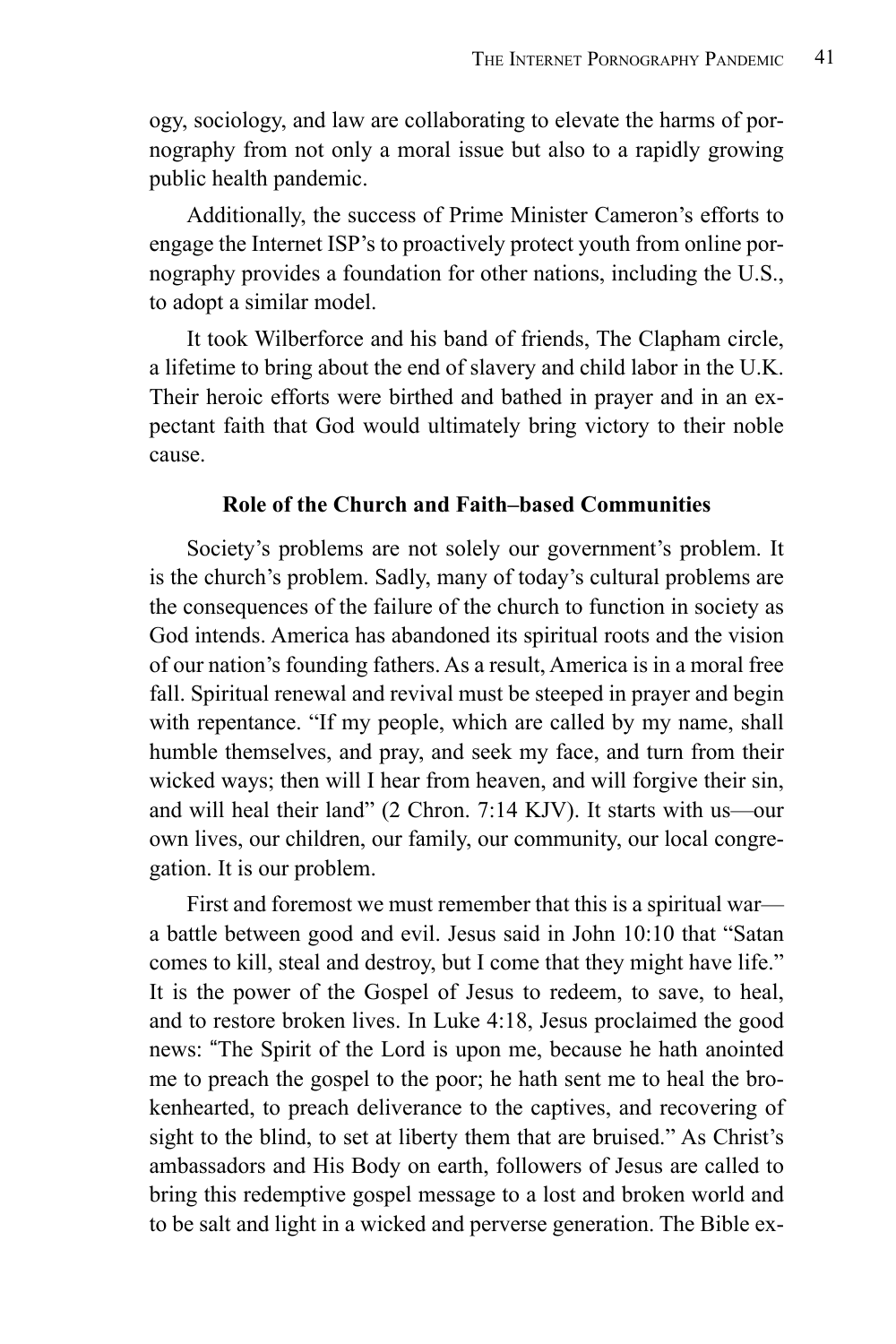horts believers to be godly stewards of our own lives, the lives of our children, and our culture.

Three primary forces work in opposition against believers to advance the Kingdom of God: the flesh, the world, and the devil. The apostle Paul teaches believers in Eph. 6:10–18, "Be strong in the Lord and the power of His might. . . . We wrestle not against flesh and blood, but against principalities, powers, rulers of darkness of this age and against spiritual hosts of wickedness in the heavenly places. . . ." The MacArthur Study Bible footnote to this verse states that "'spiritual hosts of wickedness in the heavenly places' possibly refers to such things as 'the most depraved abominations including extreme sexual perversions, occultism and Satan worship."<sup>75</sup> There is an entire category of demonic forces behind extreme forms of the sexual perversions found in Internet pornography. *Porniea*, the Greek word meaning sexual immorality, is symbolic of idolatry in its fixation and worship of the body and body parts. Pornography is simply the graphic depiction of sexual immorality. Pornography and sexual immorality counterfeit God's powerful gift of human sexuality.

Paul instructs believers of the necessity to put on the full armor of God . . . to stand against the wiles of devil (Eph. 6:11 KJV) in order to gain the victory in spiritual warfare. The Bible exhorts believers to continually be wise as serpents, gentle as lambs, and reminds us that our enemy roams about like a roaring lion, seeking to devour and destroy men, women, and children.

Moreover, Jesus Himself spoke very stern words: "Whoever causes one of these little ones who believe in Me to sin, it would be better for him if a millstone were hung around his neck, and he were drowned in the depth of the sea. Woe to the world because of these offenses! For offenses must come, but woe to that man by whom offense comes!" (Matt. 18:6, 7 NKJV).

Christian parents who think their children are immune from the temptations of sexual immorality and Internet pornography are deceived. How can we expect children growing up in Christian homes to be immune from sexual temptation when Christian adults are likewise vulnerable? According to Pastor Bill Perkins, "If you don't think you

<sup>75.</sup> MacArthur, *The John MacArthur Study Bible* (Nashville: Thomas Nelson, 1997), 1997.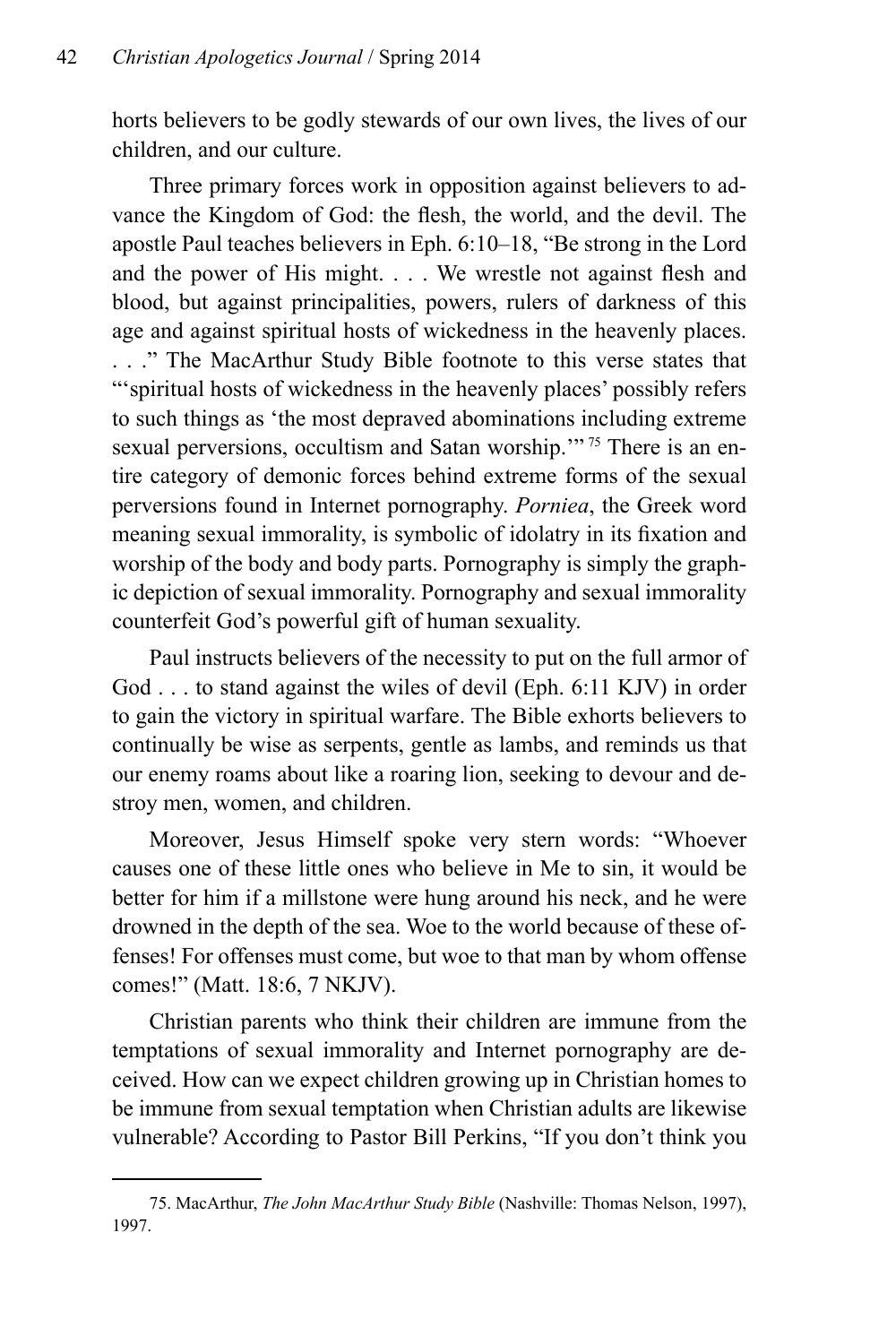can fall into sexual sin, you are either godlier than David, wiser than Solomon or stronger than Samson."76

 Is it any wonder in a culture flooded with Internet pornography, which is shrouded in anonymity, privacy and secrecy, that

- 50% of all Christian men / 20% of all Christian women are addicted to pornography"77
- 30% of pastors have viewed pornography within the last 30 days<sup>78</sup>
- 41% of women said they had deliberately viewed or downloaded pornographic pictures and movies $79$
- 34% of Christian women struggle with an addiction to pornography.80
- 56% of divorces involve one party having "an obsessive interest in pornographic websites."81

Wayne Detzler warns, "When counseling a person bound by sexual addiction, the greatest enemy is secrecy. By its very nature this addiction, or besetting sin, thrives on privacy. It is fed by the uncon-

79. Pamela Pail, *Pornified: How Pornography Is Damaging Our lives, Our Relationships, and Our Families* (NY: Henry Holt & Co, 2005).

<sup>76.</sup> Leadership Journal, "The leadership survey on pastors and internet pornography," *Christianity Today*, January 1, 2001, http://www.christianitytoday.com/le/2001/ winter/12.89.html (accessed June 9, 2014).

<sup>77.</sup> Survey, "ChristiaNet poll finds that evangelicals are addicted to porn," *ChristianNet*, 2007, (http://christiannews.christianet.com/1154951956.htm (accessed June 6, 2014).

<sup>78.</sup> Covenant Eyes, "Pornography Statistics 2014," 21 http://www.covenenteyes. com/pornstats/. "In 2002, of 1,351 pastors surveyed, 54% said they had viewed Internet pornography within the last year, and 30% of these had visited within the last 30 days." Brenton Evans, "Till porn do us part," FireProofMyMarriage.com. http://www. fireproofmymarriage.com/dload.php?file= images/ needhelp/InternetSafety.pdf (accessed June 6, 2014).

<sup>80.</sup> Ramona Richards, "Dirty Little Secret," *Today's Christian Woman*, September 2003, http://www.todayschristianwoman.com/articles/2003/september/5.58a.html (accessed June 9, 2014).

<sup>81.</sup> *The Effects of Pornography on Individuals, Marriage, Family and Community.* Marriage and Religious Inst., Family Research Council, Love and Responsibility Project: Center for Study of Catholic Higher Ed. Scribd. http://newsbusters. org/blogs/matthew–balan/2010/07/28/cnn–highlights–pornographys–destructive–effects– society.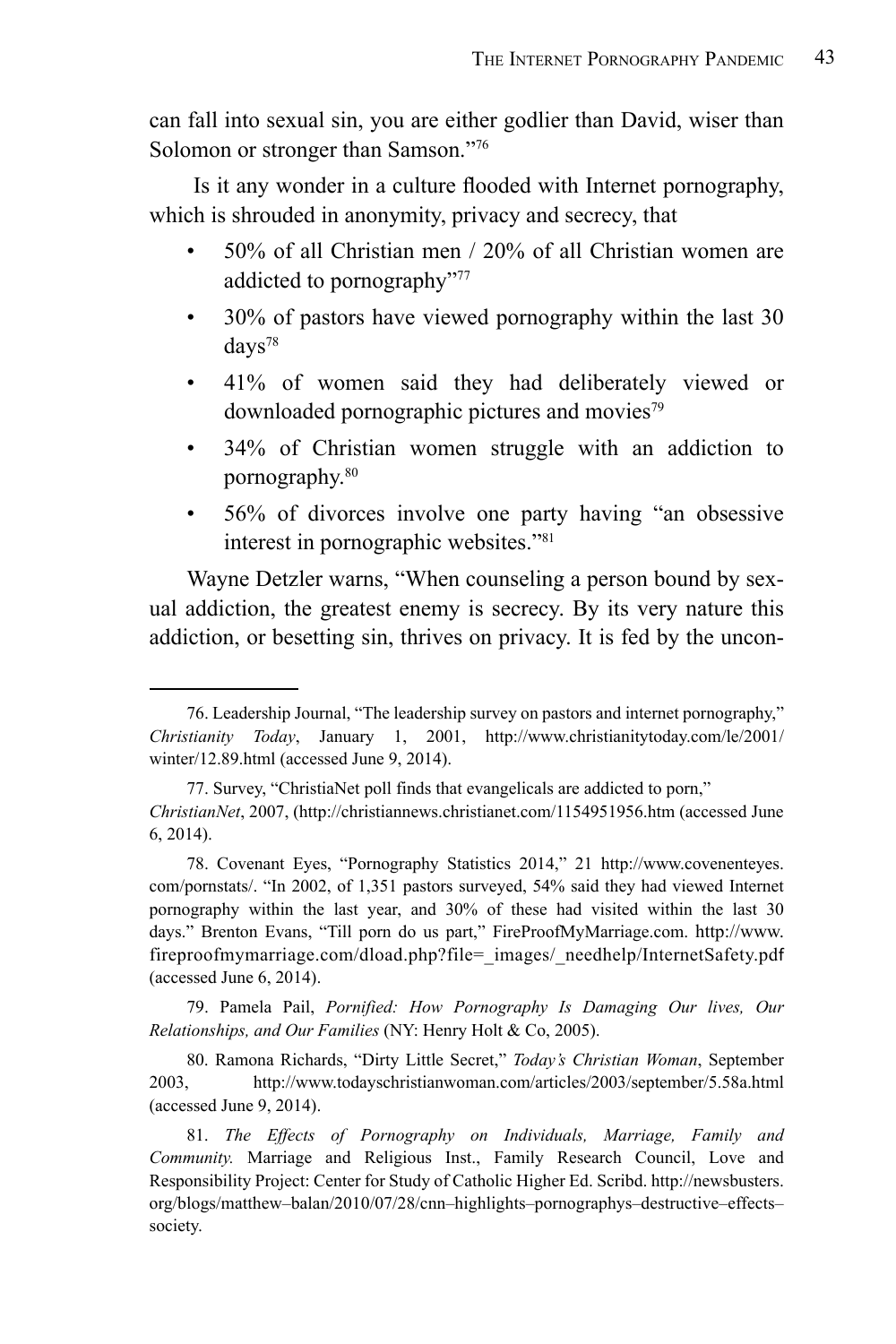trolled flow of pornographic images on the internet." 82 There exist today many resources, including books, and gifted counselors, to help those trapped in the struggle.

In John 8, the Apostle John shares the story of the woman brought to Jesus caught in the act of adultery. In this story, four types of people are represented:

- 1. The Immoral: The adulterous woman represents those caught or trapped in immorality or sexual brokenness.
- 2. The Accuser: The Scribes and Pharisees represent the self– righteous who condemn, judge, and cast stones.
- 3. The Bystander: The onlookers represent those who are passive and indifferent, neither stone throwers nor compassionate towards the sexual broken.
- 4. The Righteous: Jesus reveals God's heart toward those caught in immorality. He compassionately calls the woman out of condemnation and bondage into freedom with the command to go and sin no more. He also challenges the self–righteous stone throwers to examine their own lives: "Let he who is without sin cast the first stone" (John 8:7).

Many Christians and non–Christians alike stay trapped in sexual addictions, including pornography, because the church has not historically been a safe place for the sexually broken to bring these struggles into the light of Christ's unconditional love and forgiveness and to receive the pastoral help, counseling, and healing needed for restoration. Instead, many remain stuck in their shame, for fear of harsh judgment. In this same story, Jesus spoke to them again, saying, "I am the light of the world. He who follows Me shall not walk in darkness, but have the light of life." Godly compassion combined with clear admonition of sin would go a long way to help those who sincerely desire freedom from the bondage of sexual addictions.

Francis Chan, in his helpful book, *Multiply*, guides believers as to God's redemptive plan through Jesus for His church and its impact on individuals and cultures in the following passages:

<sup>82.</sup> Wayne A. Detzler, "Apologetics Counseling of Addicted People: Truth Encounter in Spiritual Warfare," *Christian Apologetics Journal* 11, no. 1 (Spring 2013): 37.